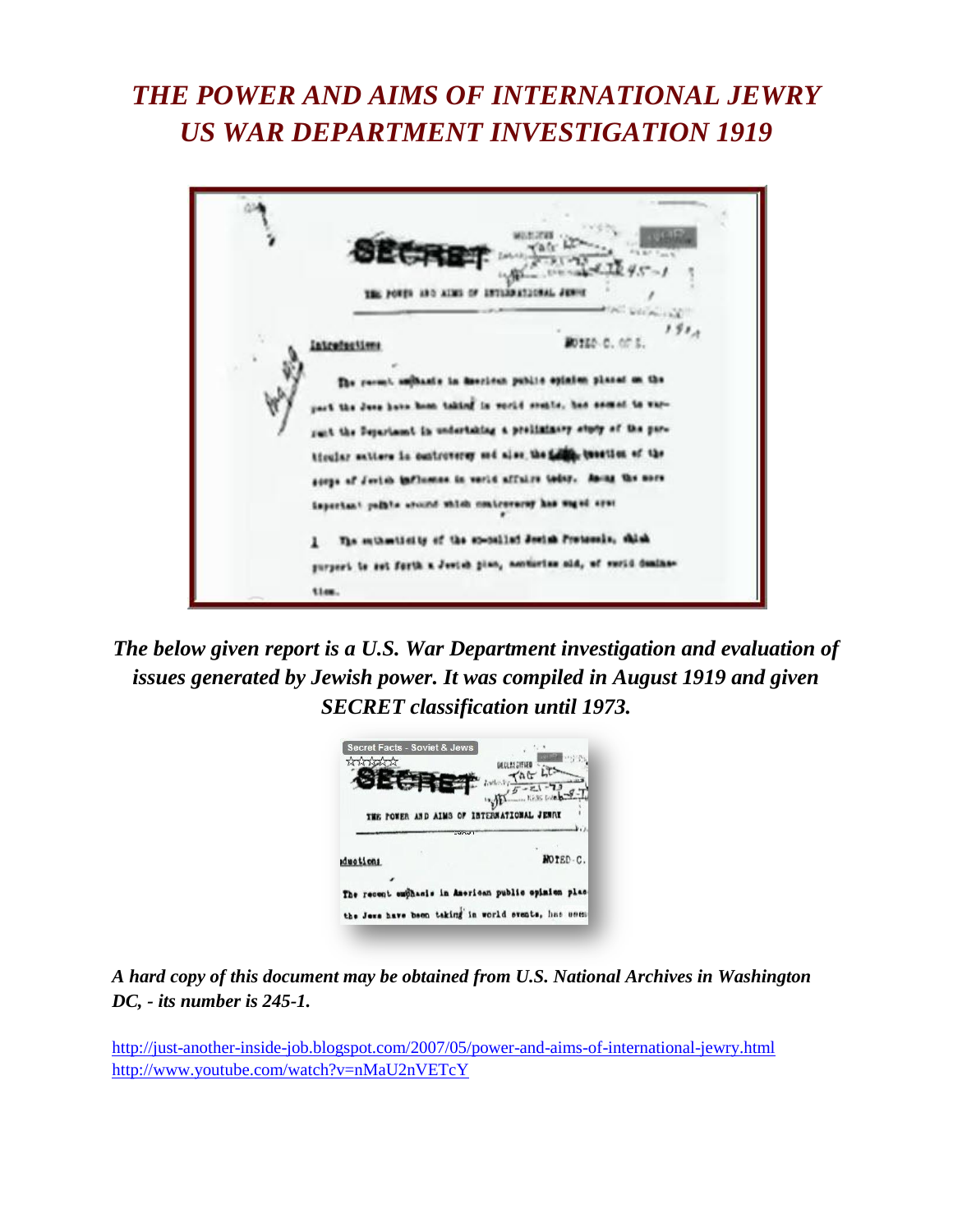*NOTE: This entire document is reproduced verbatim and presented with all due respect to Polish people who take the time and the risk to make this document available when so many try to hide such valuable information to this day, even though it was technically declassified in 1973!*

This is PART 1, of serial parts as transcribed by PAPUREC. <http://www.papurec.org/>

[page 1 of doc. begins]

## **THE POWER AND AIMS OF INTERNATIONAL JEWRY**

The recent emphasis in American public opinion placed on the part the Jews have been taking in world events, has seemed to warrant the Department in undertaking a preliminary study of the particular matters in controversy and also the larger question of the scope of Jewish influence in world affairs today. Among the more important points around which controversy has waged are:

I. The authenticity of the so-called Jewish Protocols, which purport to set forth a Jewish plan, centuries old, of world domination.

II. The question of how far Jewry as such is connected with Bolshevism, not only in the Soviet Government of Russia and Hungary, but in all the other countries of the world and particularly Germany and the United States.

III. The various phases of the Polish question:

(a) Whether the Jewish anti-Polish propaganda in the United States has been based on actual widespread Jewish Pogroms in Poland, or

(b) Whether, on the contrary, the stories of pogroms have been greatly exaggerated as a part of a deliberate Zionist propaganda to get for the Jews in Poland minority rights which both factions of American Poles publicly denounce as amounting to the creation of a state within a state.

(c) How serious is the nation-wide secret boycott against all Jews and Jewish goods recently started by the American Poles and other Slavic sympathizers ?

[page 2 of doc. begins]

It is self evident that in controversies such as these the Jews are strongly on the defensive on one side while the Slavic peoples are bitter in their denunciation upon the other. The important thing for us, however, is the fact that Americans in the main do not sense the situation nor appreciate its dangerous possibilities. Unfortunately there is too much truth in the charge made by the Slavs that the reasons for this is that the American press is so largely owned and controlled by the Jews. Witness the fact that the so-called Jewish Protocols which constitute by far the most serious charge against the Jews of those above enumerated, have never been mentioned in any American publication other than the official report of the Senate Judiciary Committee containing the testimony about the Protocols.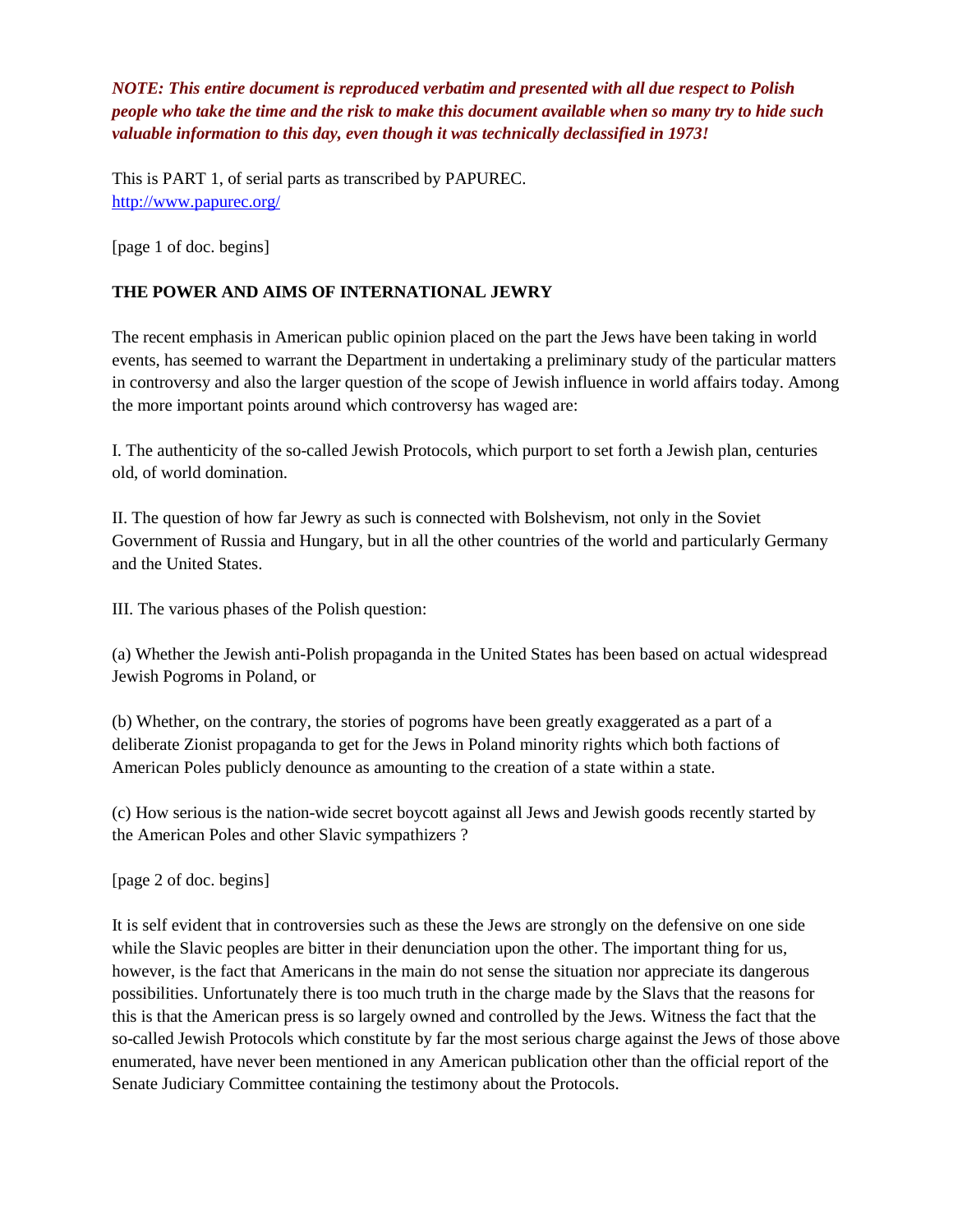### **I. THE JEWISH PROTOCOLS:**

The so-called Jewish Protocols purport to be the official pronouncement of the program of Jewish world domination drawn up by Theodore Herzl the founder of the modern Zionist movement and presented by him in 1897 to the inner circle of the first Zionist Congress at Basle, Switzerland. A summary of them was first published in Russia about 1905 by Serge Nilus who claims to have had a copy stolen from the Zionist files in France. In 1915 [barely legible on doc. possibly reads 1916] Nilus wrote another book entitled "IT IS NEAR RIGHT AT THE DOOR", dealing largely with the danger of the Jew in world affairs. Here he sets out what he claims to be the full and exact translation of the Protocols. This book was published early in 1917 at a Russian Monastery near Moscow, but shortly after the first Russian Revolution of 1917 it was ordered suppressed and so even in that country it was exceedingly difficult to obtain.

[page 3 of doc. begins]

Dr. George A. Simons testifying before the Senate Committee said (Pages 135, 136 and 137 of the Record):

Senator Nelson: Are Lenine and Trotsky Yiddish ?

Mr. Simons: Lenine is from a very fine old Russian family, so we are told, and is intellectually a very able man. A fanatic, he was called the brains of this movement. Trotsky is a Jew. His real name is Leon **Bronstein** 

Senator King: Why are they so bitter toward religion, especially the Christian religion ?

Mr. Simons: There is a gentleman here in America who last night called on me, Dr. Harris A. Houghton, I think is his full name. I knew him out in Bay Side when I was the pastor of that church. He called on me last night. He is a Captain in the United States Army. I had not seen him for six years. He asked me whether I knew anything about the anti-Christian element in the Bolshevik regime. I said, "Indeed I do". I do know all about it." He said, "Did you ever come across the so-called Jewish protocols ?" I said "Yes, I have had them." "I have a memorandum" he said, "and last winter after much trouble I came into possession of a book which was called "REDUSTI, ANTI-CHRIST." Now, Dr. Houghton in the meantime had investigated this. He had come into possession of this book, which is quite rare now, because it was said that when the edition came out it was immediately bought up by the Jews in Petrograd and Moscow. That book reflects a real organization. That book is of some consequence. But the average person in official life here in Washington and elsewhere is afraid to handle it. Houghton says that even in his intelligence bureau they were afraid of it.

Senator King: Tell us about the book. What is bad about it ? Is it anti-Christian ?

Mr. Simons: It is anti-Christian and it shows what this secret Jewish society has been doing in order to make a conquest of the world, and to make the Christian forces as ineffective as possible, and finally to have the whole world, if you please, in their grip; and now in that book ever so many things are said with regard to their program and their methods, which devetail into the Bolshevik regime. It just looks as if that connected in some way.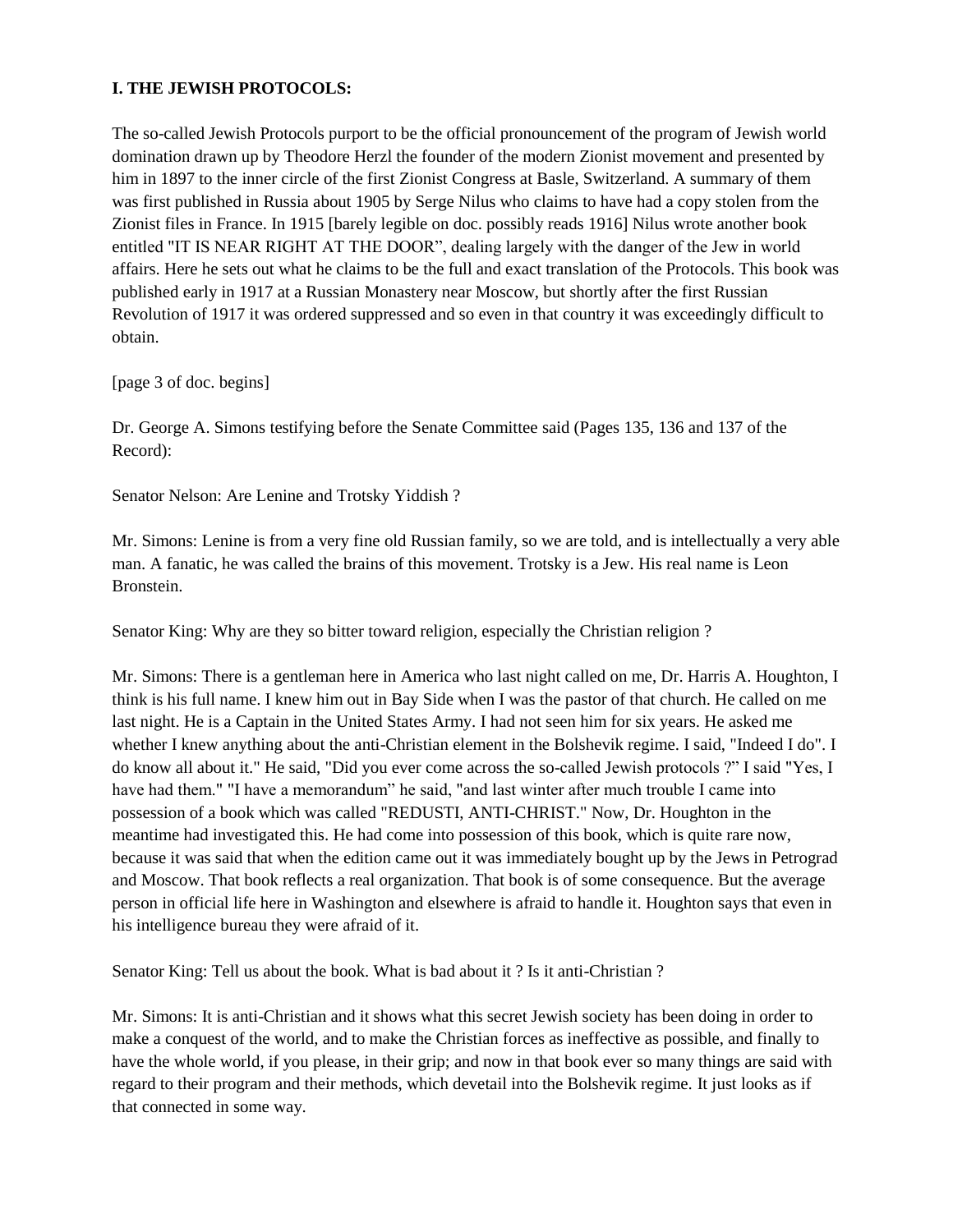Now, I have no animus against the Jews, but I have a great passion for truth: If there is anything in it I think we ought to know. The man who wrote it is considered a truth-loving man, a man held in the highest esteem by the authorities of the Russian Orthodox Church. \*\*\*\*\*\*

Senator Nelson: In this book that you refer to is there anything that goes to show that this Bolshevik government of Russia are supporting, directly or indirectly, this book of protocols ?

[page 4 of doc. begins]

Mr. Simons: Before answering that question I should like to see that translation, because I do not know how this thing has been done. (A pamphlet was handed to the witness.)

Senator Nelson: You have seen the original book ?

Mr. Simons: Yes. Some very finely educated Russian generals of note have told me that they considered this as an authentic thing, and they say the marvelous part of it is that nearly all of that is being executed under the Bolsheviki.

It is true by his extravagant statements since giving this testomony Dr. Simons has been somewhat discredited. However, while on the stand, under oath, he spoke with unusual care, and other people who had been in Russia at the time covered by his testimony were unable to criticize his story. Those of his statements reprinted in the press brought out the first public condemnation of Bolshevism by such Jewish leaders in America as Louis Marshall.

Recently the Department was able to examine what is said to be the only copy now in the United States of this Nilus book containing the Protocols. At that time photostatic copies of the Russian text were made for the Department files.

As stated above, there has been no reference in the press to the existence or the contents of the Protocols, nor to Dr. Simons testimony concerning them, although there was wide publicity to this more general charges as to the part the Jews were taking in the Bolshevik Government and an equally wide publicity to the vigorous denial of leading American Jews to this letter charge. Nevertheless, the testimony concerning the Protocols, which was given at an open public hearing and which has recently been published in the official Senate Report, has given them a certain limited publicity. We have been informed at second hand that an English translation of the Protocols has been shown to Justice Brandeis and Jacob Schiff each of whom vigorously disclaimed their authenticity, Mr. Schiff asserting that they are a creation of German propagandists. This explanation seems almost impossible considering the circumstances of the Russian publication - facts which

[page 5 of doc. begins]

perhaps were not made known to him, at the time he saw the translation, much less probable than the suggestion said to have been made by Justice Brandeis that the Protocols are the creation of a fanatic Russian anti-Semite.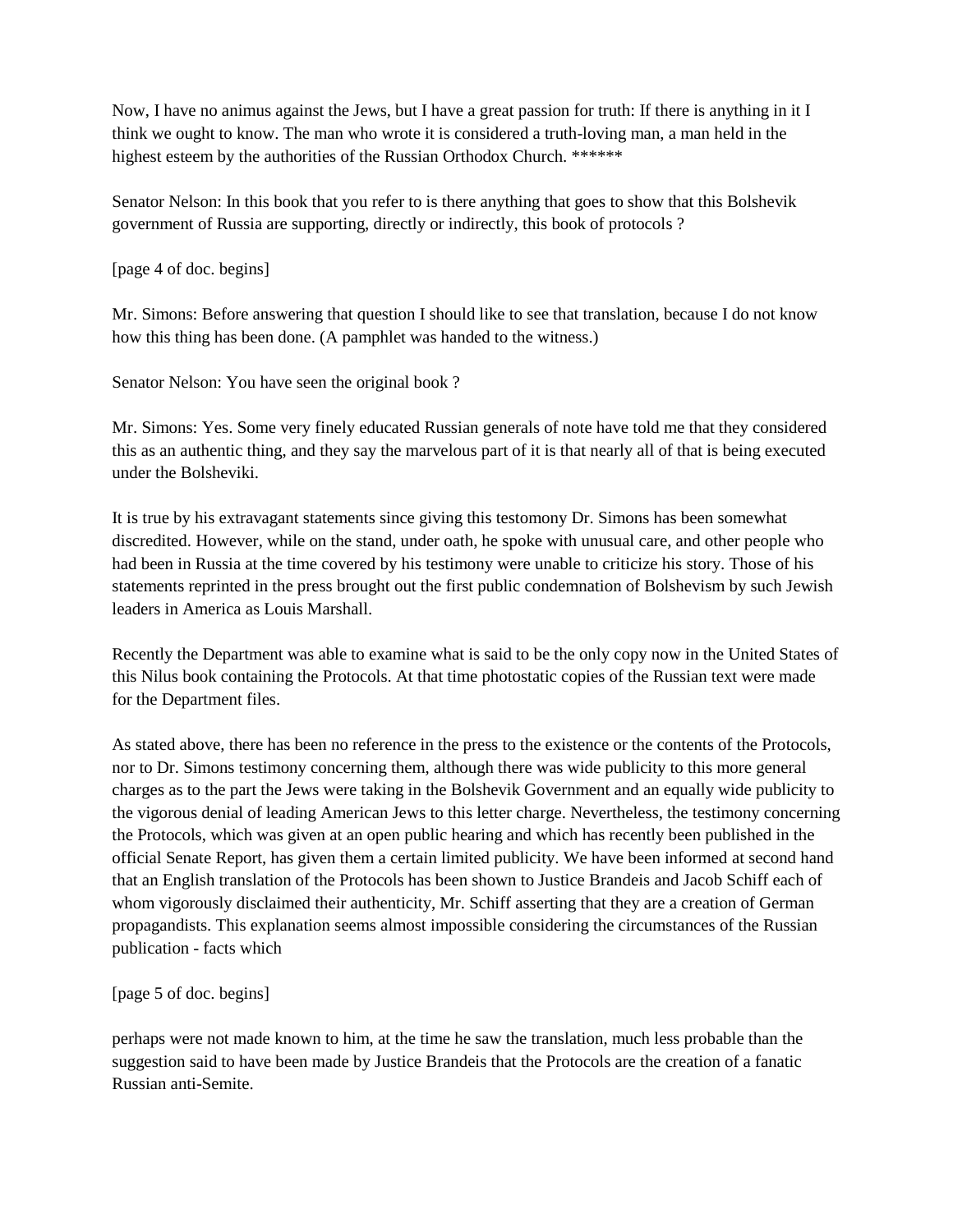It is not the purpose of this memorandum to make any argument toward establishing their genuineness. As previously stated, [hand written insert illegible] the Protocols are attributed to Herzl himself and one certainly must note the identity of thought found in the Protocols on the one hand and in Herzl's public writings, and in the writings of other prominent past and contemporary Jewish leaders on the other. (Note 1.)

Note 1:

Protocol 1, page 1: "According to the law of being might is right."

Protocol 1, page 3: "Our right lies in force."

Herzl, "The Jewish State", page 2: "For this, as indeed every point which arises in the commerce of nations, is a question of might. \*\*\*\*\*\*\* In the world of today and for an indefinite period, it will probably remain so, might precious right."

A number of similar illustrations such as the quotations relating to the "Terrible power of the Jewish purse" are set out in Appendix A.

[page 6 of doc. begins]

Some of the important events which have occurred since 1897 have fulfilled in a striking manner the predictions and aims expressed in the Protocols themselves. (Note 2.)

Furthermore, it is impossible to read far in the Protocols and in the public writings of Hess, Herzl and other Jewish Leaders without being impressed with the constant reiteration of certain fundamental principles and ideals. Among the more important of these around which the forces of Jewry are now rallying are the following:

# **PART 2 - THE POWER AND AIMS OF INTERNATIONAL JEWRY**

1. The Jews are a nation held together by their commom enemies. (Note 3.)

2. With the Jews Nationality and Religion are inseparable and co-extensive.

3. All groups of Jews from the extreme radicals (Poole Zionist) to the most conservative, are united in this National Religious Movement.

4. Once a Jew always a Jew.

5. The teachings of the Talmud still exercises a profound influence on Jewish life.

6. Judaism and Socialism are different expressions of the same movement.

7. The Jews consider themselves the original exponents of internationalism and the League of Nations. (Note 4.)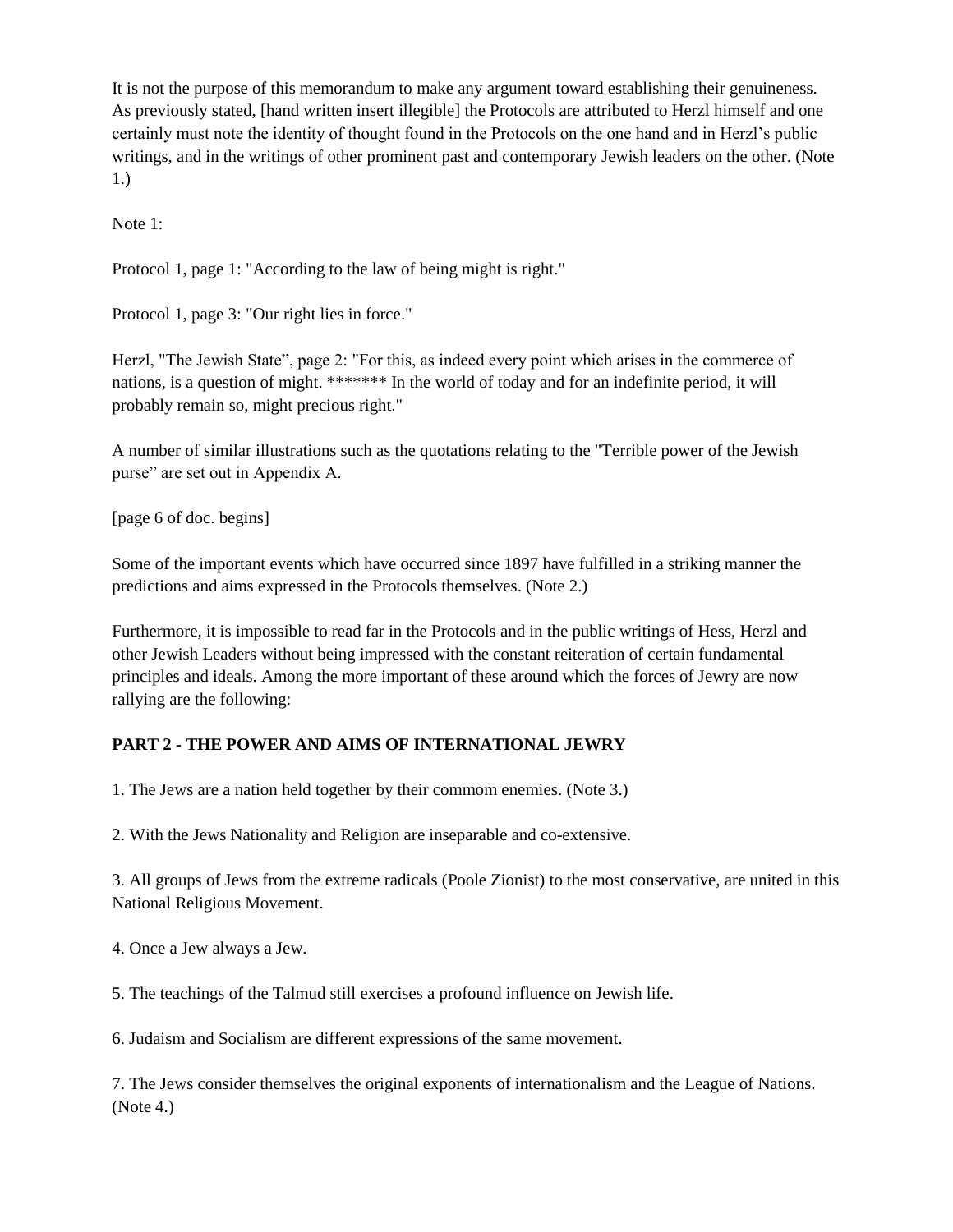--------------------------------O------------------------------------

Note 2: The coming of a world war is predicted which the Jews are to secretly promote. The creation of the chaos of Bolshevism is described as to be worked out by Jews all over the world as a step towards Jewish world dominion. For a fuller discussion of these and similar illustrations see Appendix B.

Note 3: See Herzl's "Jewish State" page 4, and Dr. Solomon Prest, of the United Synagogues of America. (New York Times, June 17, 1919, page 3.)

Note 4: For a full discussion of these principles with citations from Moses Hess, Theodor Herzl, Bernard Lazarre, H. Sacher and the lectures now being distributed by the Zionist Organization in America, see Appendix C.

[page 7 of doc. begins]

In any event the Protocols are of suggestive value in the study of present-day International Jewry. They indicate possible or probable fields of Jewish activities, aims and methods, and as such, without relying on them at all as evidence in themselves, we have used them as a point of departure for some phases of our study.

[page 8 of doc. begins]

## II. HOW FAR IS JEWRY, AS SUCH, CONNECTED WITH BOLSHEVISM, NOT ONLY IN THE SOVIET GOVERNMENT OF RUSSIA AND HUNGARY BUT IN ALL OTHER COUNTRIES OF THE WORLD AND PARTICULARLY IN GERMANY AND IN THE UNITED STATES.

(a) There is, of course, a vast amount of material in the Department relating to this problem. Here, however, a mere outline will be sufficient to indicate the general tendencies. The following quotation will illustrate the widespread participation of Jews in all revolutionary movements:

(1) Theodore Herzl's "JEWISH STATE".

Page 8. "Educated Jews without means are fast becoming Socialists."

Page 10. "When we sink we become a revolutionary proletariat, the subordinate officers of the revolutionary party."

(2) Theodor Herzl's "CONGRESS ADDRESSES".

Page 13. "That the Jews constitute a disintegrating element is habitually maintained."

(3) Lecture on "SOCIAL ZIONISM" published and now circulated by the Zionist organization of America.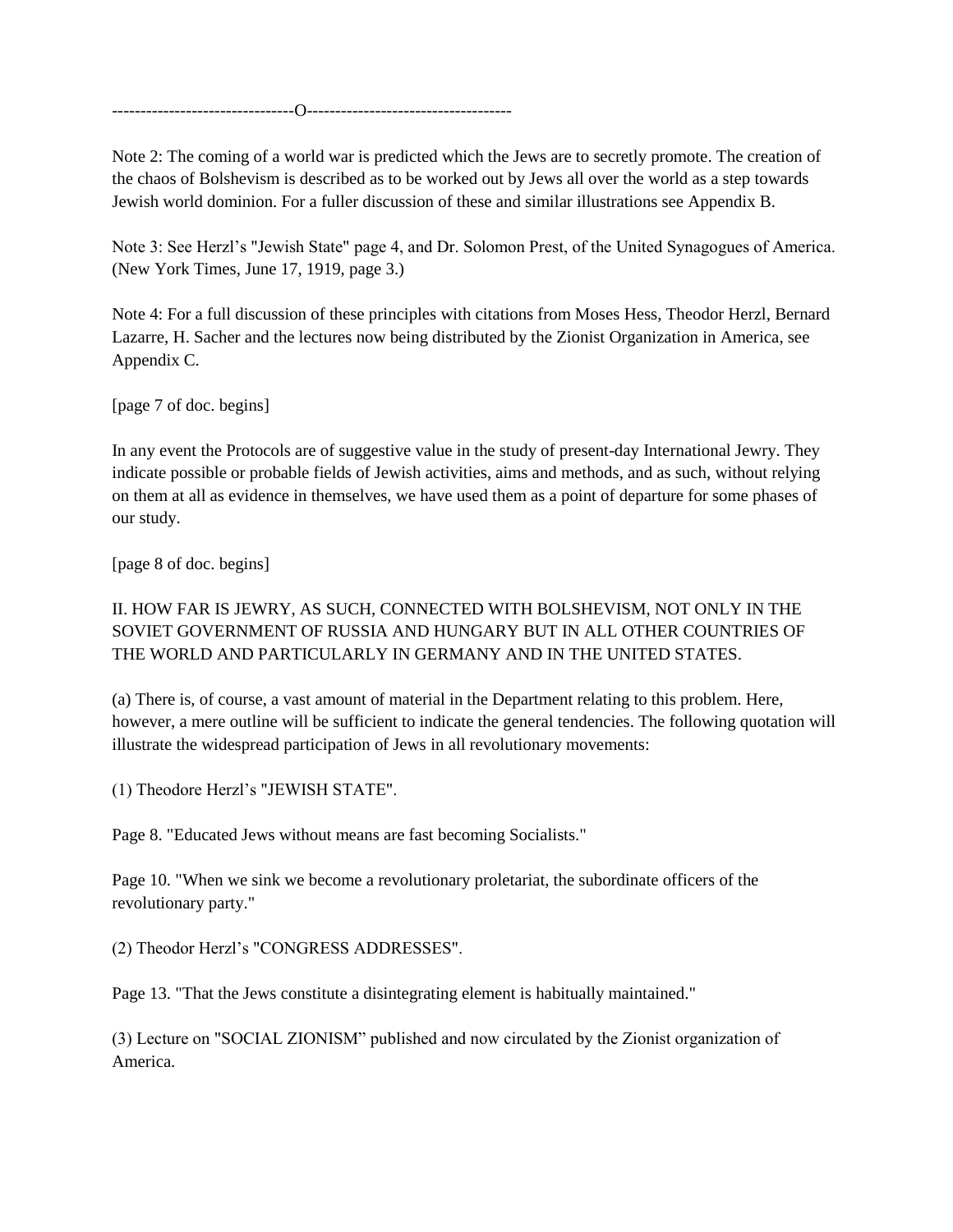Page 4. "From the days of the prophets down to the present time the Jew has been the inveterate enemy of tyranny and our contribution to the ranks of labor leaders and social philosophers is one of the marvels of history. In ancient times it was Isaiah, Jeremiah and the lesser Prophets who thundered agains those who added "house to house" while the common people were suffering against huger and privations. The thinkers and leaders of the Socialist Party during the last century, Karl Marx, Ferdinand Lasalle and many others were Jews, even though some of them sold their birthright for "a mess of pottage". In fact any careful historian must come to the conclusion that the Jews are a race representing the great social factor in modern history."

(4) Rabbi Judah L. Magnus, who has been very closely associated with Jacob H. Schiff, in a speech before the Jewish Labor Congress January 15, 1919 published in the JEWISH FORUM for February 1919 states:

Page 722: "When the Jew gives his thought, his devotion to the cause of the workers and of the dispossessed,

#### [page 9 of doc.begins]

of the disinherited of the world, the radical quality within him there, too, goes to the root of things, and in Germany he comes as Marx and a Lasalle, a Haas and an Edward Bernstein; in Austria he becomes a Victor Adler and a Friederich Adler; in Russia a Trotsky. Just take for a moment the present situation in Russia and Germany. The Revolution set creative forces free, and see what a large company of Jews was available for immediate service. Socialist Revolutionaries and Mensheviki; Bolsheviki; Majority and Minority Socialists whatever they be called \*\*\*\*\*\*\* Jews are to be found among the trusted leaders and the routine workers of all those revolutionary parties."

#### (b) RUSSIA !

Many of the witnesses who testified before the Senate Committee stated quite definitely that most of the prominent Bolshevik leaders were Jews. The following are quotations from one or two:

(1) Mr. Theodor Kryshtofovitch (page 424 Senate Record):

"Most of the people governing Russia now are Jews. I am not against Jews in general. They are a very capable and energetic people, but as you Americans say, the right man must be in the right place. Their place is in the Commission Houses, in Banks, in the offices, but not in the government of a fine agricultural country. They do not understand anything about agriculture, about production, about keeping materials and about distribution \*\*\*\*\*\*\*\*\* I am talking about Bolsheviki; because if you take our Bolshevik Government, Lenine is a Russian and all these constellations that are turning around this sun are Jews. They have changed their names. For instance, Trotsky is not Trotsky but Bronstein."

Again on page 431 he says:

"They oppose the Russian clergy and the Russian clergy oppose the Bolsheviki, and the Russian priests are treated very badly. For instance, they are set to do street work, cleaning the streets, paving streets, digging ditches, and so on. The workmen told me several times: 'The Bolsheviki are sending out priests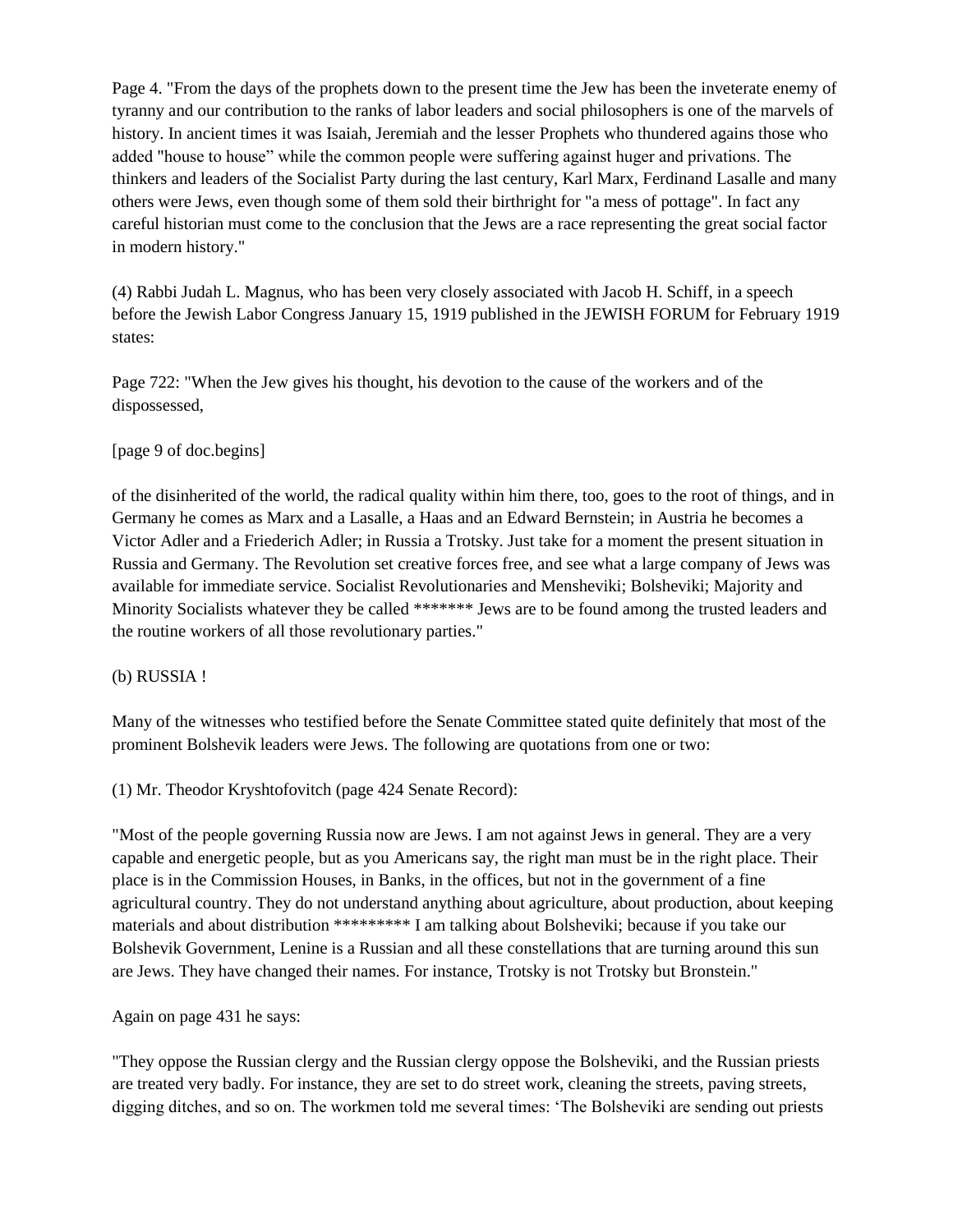to work in the streets. Why do they not send their Rabbis ?' And that is true. The Jewish Rabbis are not sent to work on the streets."

Colonel V. S. Hurban, the leader of the Checho-Slovaks in Russia (page 444 of the Senate Record):

"It is also logical that the morals of the officials should be corrupt. I cannot deny it because it is a fact, and it is useless to deny it, that in the Soviets from the beginning there have been a very large percentage of Jews. It cannnot be denied. I can explain myself. We cannot blame them because it is just their revenge."

[page 10 of doc. begins]

## (c) HUNGARY

The following appears in a despatch to the Department, describing conditions in Hungary, quoted on page 37 of the confidential weekly report of the Division of Western European Affairs for June 28, 1919:

"Of the Communist Commissaries (of whom 25 out of 32 are Jews), several are assigned to each department."

As a sample of general frank public comment on the Bolshevik regime in Hungary may be cited the following from an article on "The Forces of Disintegration" appering in THE NEW EUROPE of June 19, 1919:

"The internal situation in Hungary is comparatively simple at this moment. The issue of the war involved the bankruptcy of the whole ruling oligarchy and of the Jewish parasites who had battened upon them for over a generation past. But while the former fell with a resounding crash, a large section of the latter suddenly laid violent hands upon the machine of the State, and have since the Spring been endeavoring to recover, under a mask of advanced Communist theories, fragments of what the old imperialism had lost to the Magyar State. \*\*\*\*\*\*\*\*\*\* Meanwhile we need be under no illusions as to the present regime in Hungary. In Budapest such illusions have long since vanished, and all who come from there tell the same tale. The present Communist Government of Budapest is merely a glorified edition of "Sussex Street". Bela Kun - a convicted thief who is proud of his record and brags publicly of his capacity for lying - is on a par with Peter the Painter, while his colleagues (save a couple of honest doctrinaires, and an occasional figurehead selected for purposes of camouflage) are altogether worthy of him.

## (d) GERMANY:

The early efforts of the Bolsheviki to get control in Russia were financed by German Government, largely through the German Jewish banking firm of M. N. Warburg and Company of Hamburg, established in 1798, one of the most powerful banks in all of Germany, and instrumental in directing the international policy of the old German Empire. Max Warburg, head of this firm, cooperated in this matter with his brother Fritz, Financial Attache of the German Legation at Stockholm and as such, head of and general paymaster

[page 11 of doc. begins]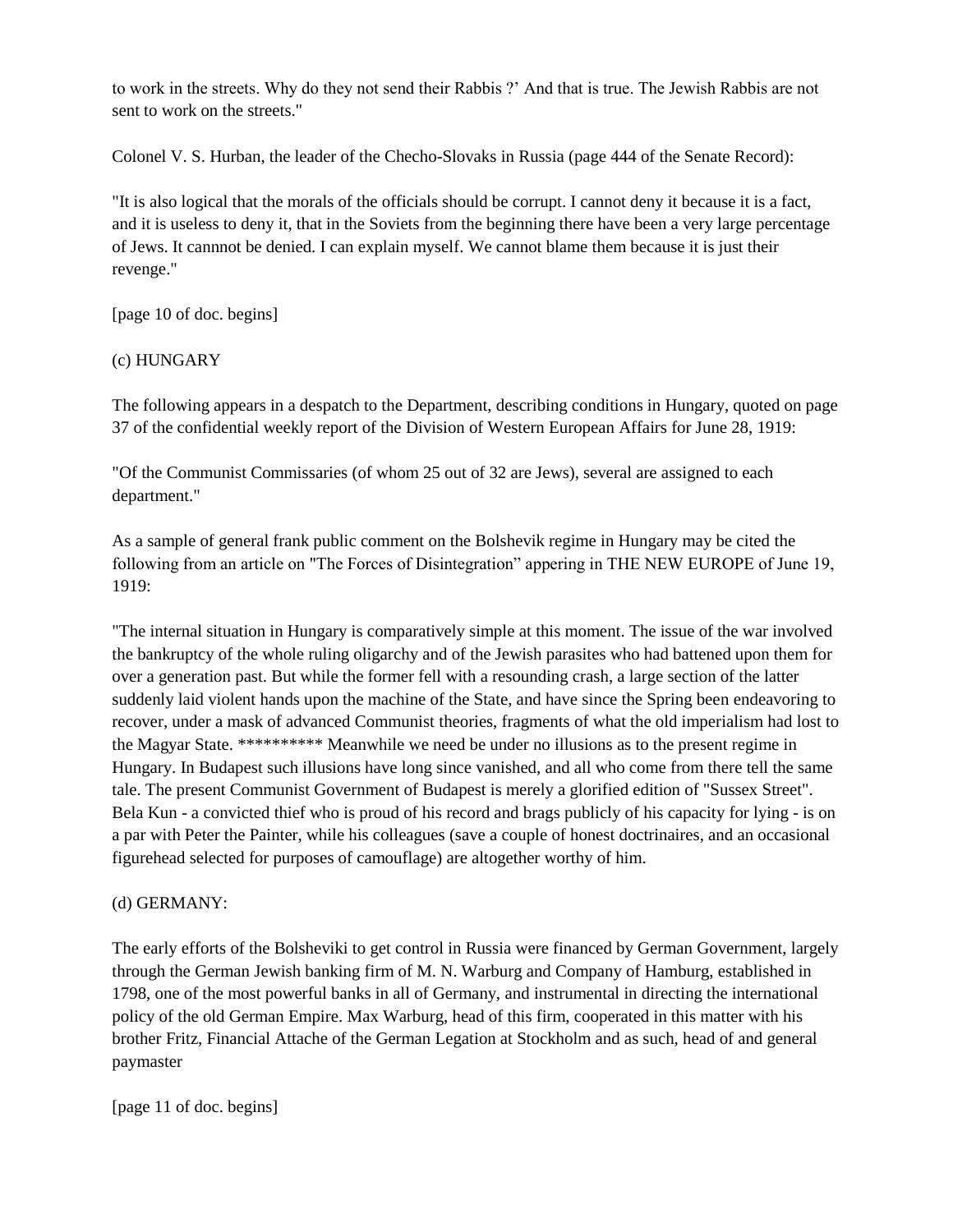for the German spy system. Practically all of the men who participated in the negotiations with the Bolsheviki in turning over these funds were Jews.

A number of the returning Military Attaches as for example, Lieutenant Waldo from The Hague, have emphasized that the personnel, methods and aims of the new German Foreign Office were, in a large measure, the same as those of the old regime.

Therefore, the statement in the BRITISH CONFIDENTIAL WEEKLY REVIEW for June 4, 1919 (page 2) would seem at least possible:

"Evidence is accumulating that the German Government directed the Munich Revolution through Agents provocateurs. The "ROTE FAHNE" seems to have been under Government control, and an organization called: "VEREINIGUNG ZU BEKAMPFUNG DES BOLSHEVISMUS", and espionage association covering the whole of Germany, had exact information on every phase of the Munich rising. This association is headed by Prussian Officers and works in connection with the Government."

# **PART 3 - THE POWER AND AIMS OF INTERNATIONAL JEWRY**

... Concerning the leaders of the Munich Soviet Revolution, Ben Hecht, himself a radical, in a cable published in the CHICAGO DAILY NEWS said:

"As for the Communist leaders in Bavaria, for instance Toller, Levine, Muhsam, Landauer, Lipp, and, in fact, all whom I met in the April Soviet days in Munich, were Jews."

As to the general Jewish influence in Germany, Hecht states:

"One of the tragi-comic sides of the feverish German situation today is the position of the German Jews. Although less than one per cent of the German population consists of Jews, fully 75% of its present leaders - conservative and radical - are Semitic. The only political party which has no Jewish leaders is the centre or Catholic party, controlled by Mathias Erzberger. In Weimar, however, I have seen numerous centrist delegates to the national assembly whose Catholicism was political rather than racial.

As for the majority socialist, it must be remembered that the socialist party was founded by Karl Marx, a Jew, and co-ordinated by Ferdinand Lasalle and the elder Liebknecht, also Jews, while it was economically developed by Singer, another Jew. On the other hand the most active anti-socialist leaders in Germany - Theodor Wolff, George Bernhard and a dozen others of similar standing - are likewise Jews.

Hugo Haase, leader of the independent socialist party, is a Jew, as are practically all of its more important leaders, with the exception of Dr. Rudolph Breitscheld.

Nearly all of the newspaper editors and publicists whom I have encountered, from Maximilian Harden up and down the line, are Jews, and, so far as I can make out, nearly all the Berlin bankers are of the same race."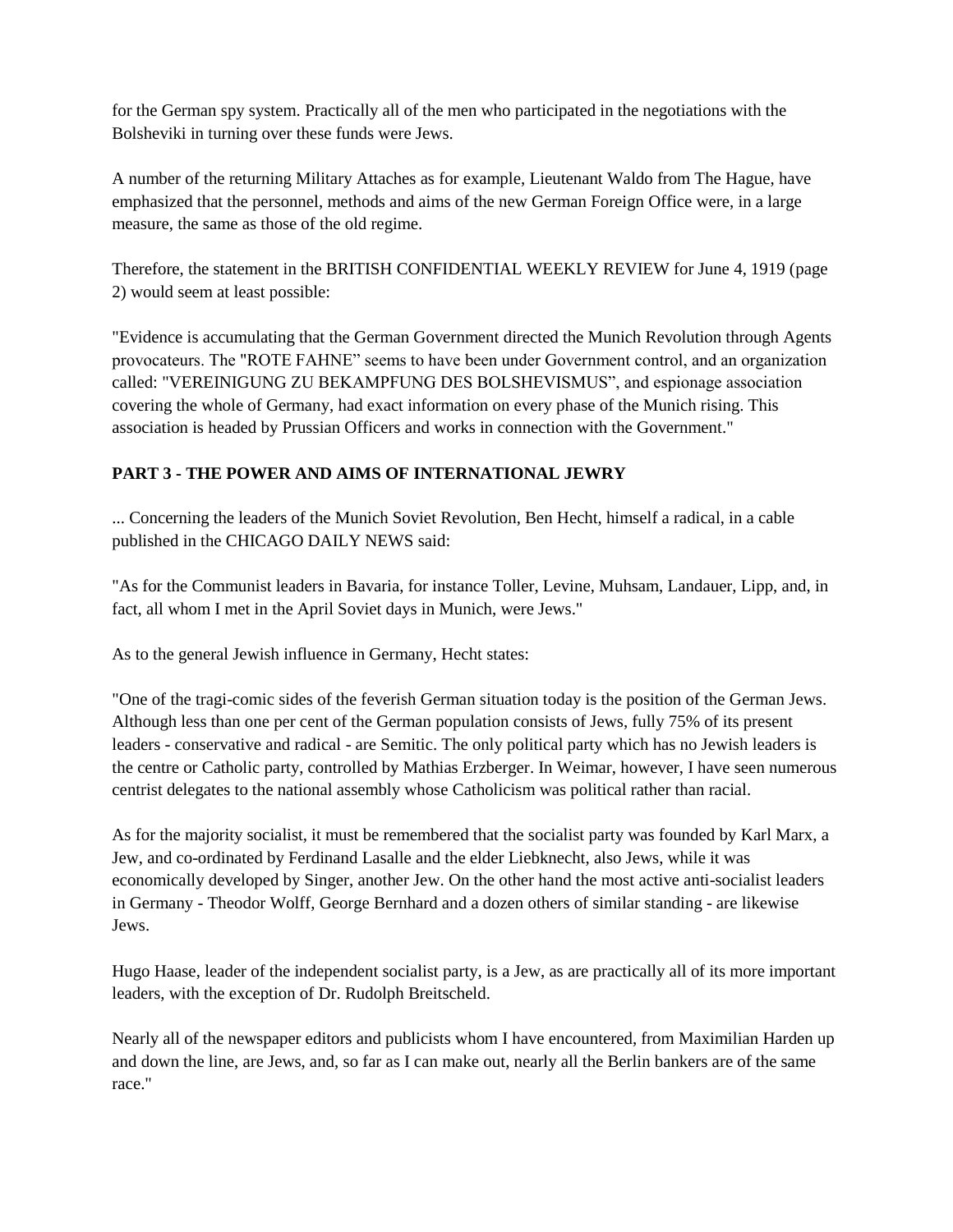[page 12 of doc. begins]

(e) ENGLAND.

On April 8, 1919, the LONDON MORNING POST in an editorial commenting on the part the Jews were taking in Russian Bolshevism and the further fact that two of the leading British Jewish papers were openly pro-Bolshevik, stated:

"We have mentioned several times the disagreeable fact that the Russian Bolsheviks were Jews. These Jews are at the present moment in control of the Russian Government and they have powerful friends in all the Allied countries, who are helping them. We have appealed to the British Jews, but appealed so far in vain, to dissociate themselves from the cause which is doing the Jewish people terrible harm in all parts of the world. In reply the Jewish press shower upon us not only abuse but threats."

This article brought forth a letter published in the LONDON POST of April 23, 1919 signed by the following ten leading British Jews:

## **Major Lionel de Rothschild, M.P**.

Lord Swaythling

Sir Philip Magnus, Bart, M.P.

Alderman Sir Marcus Samuel, Bart

Right Honorable Sir Harry S. Samuel, M.P.

Mr. Leonard L. Cohen

Sir Israel Gollancz

Lieutenant-General Sir John Monash, G.O.N.G.

Mr. Claude G. Montefiore

Sir Isidore Spielmann, C.M.G.

The letter stated in part:

"We have read with the deepest concern and with sincere regret certain articles which have recently appeared in two closely associated Jewish newspapers in this country on the topic of Bolshevism and its "ideals". In our opinion, the publication of these articles can have no other effect than to encourage the adoption of the theoretic principles of Russian Bolsheviks among foreign Jews who have sought and found refuge in England. We welcome, accordingly, your suggestion that British Jews should "dissociate themselves from a cause which is doing the Jewish people harm in all parts of the world". This is profoundly true, and we, on our own behalf and on behalf of numbers of British Jews, with whom we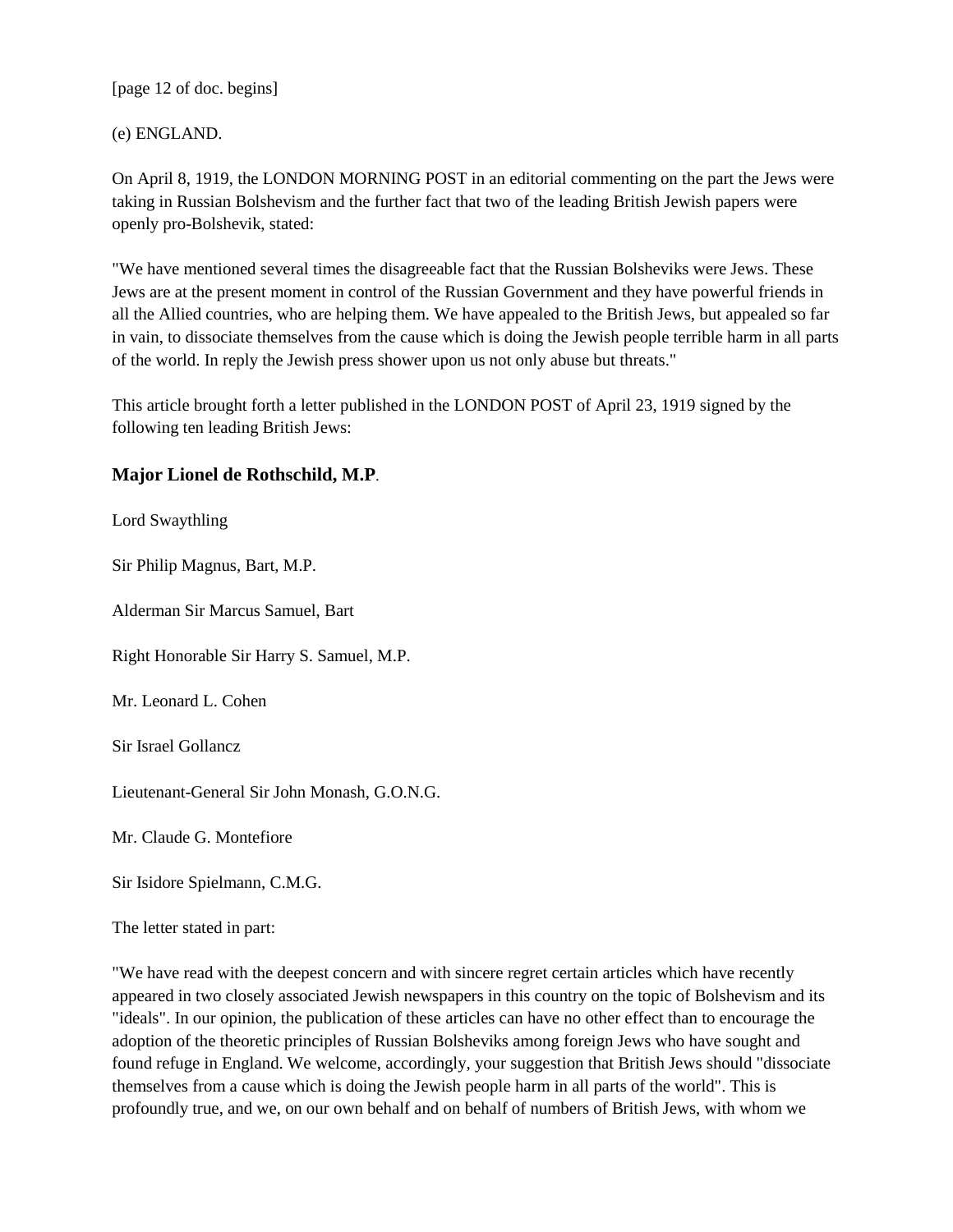have conferred, desire to dissociate themselves absolutely and unreservedly from the mischievous and misleading doctrine which those articles are calculated to disseminate. We repudiate them as dangerous in themselves and as false to the tenets teachings of Judaism.

Partly in order to counteract the mistaken policy of the newspapers referred to, the League of British Jews was founded in November 1917. The proceedings and views of the League are published in a monthly bulletin, entitled JEWISH OPINION which can be obtained at the Offices of the League, 708-709, Salisbury House, E.C. 2, and which may eventually be merged

[page 13 of doc. begins]

"in a larger journal appearing at more frequent intervals. For we thoroughly concur with your criticism that the "British Jewish Community", most of whom, as you rightly say, are by no means in sympathy with this (Nationalist) crusade, are being served very badly by their newspapers". Meanwhile we take this opportunity of repudiating in public the particular statements in those newspapers to which you have felt it your duty to call attention."

## (f) UNITED STATES

Under date of February 15, 1919 Louis Marshall in denying the charges made before the Senate Committee that the New York East Side was Bolshevist and had furnished many Russian Bolshevists Commissars said: (Page 379 of the Senate Record):

"I read the Yiddish newspapers and am constantly called into consultation and conference with respect to every imaginable movement that can concern the public which affects the East Side, and I can, therefore, speak with authority when I say that there never has been a baser slander uttered than to charge by innuendo that the Jews of the East Side are Bolshevists."

In a report dated May 20, 1919, M. C. Keyes, Treasury Secret Service Agent stated:

When Dr. Simons, formerly a resident of Russia made the statement that "90% of the Bolsheviks in New York were Jews", the entire radical element in New York rose in arms and through the influence that they could exert they villified a man whose only crime was being too modest in his calculations. I am satisfied that instead of 90% it should be nearer the actual amount to say that 95% of the Bolsheviks are Jews. Only recently I had the opportunity to look over the records of one Soviet branch in New York. Out of a membership of 700, 625 were Jews. \*\*\*\*\*\* "

On June 17, 1919 a conversation was overheard between Nuorteva and Charles Recht, both Bolshevist Jews, in New York, in which it wa stated that the entire 500,000 Jews of the East Side were Bolshevists.

Vice Consul R. B. Dennis testyfying before the Senate Committee said: (Page 178 of the Senate Record)

"Mr. Dennis: I do not know whether this belongs in this hearing or not, but a thing that interested me very much was to discover a number of men in positions of power, commissars in the cities here and there in Russia, who had lived in America.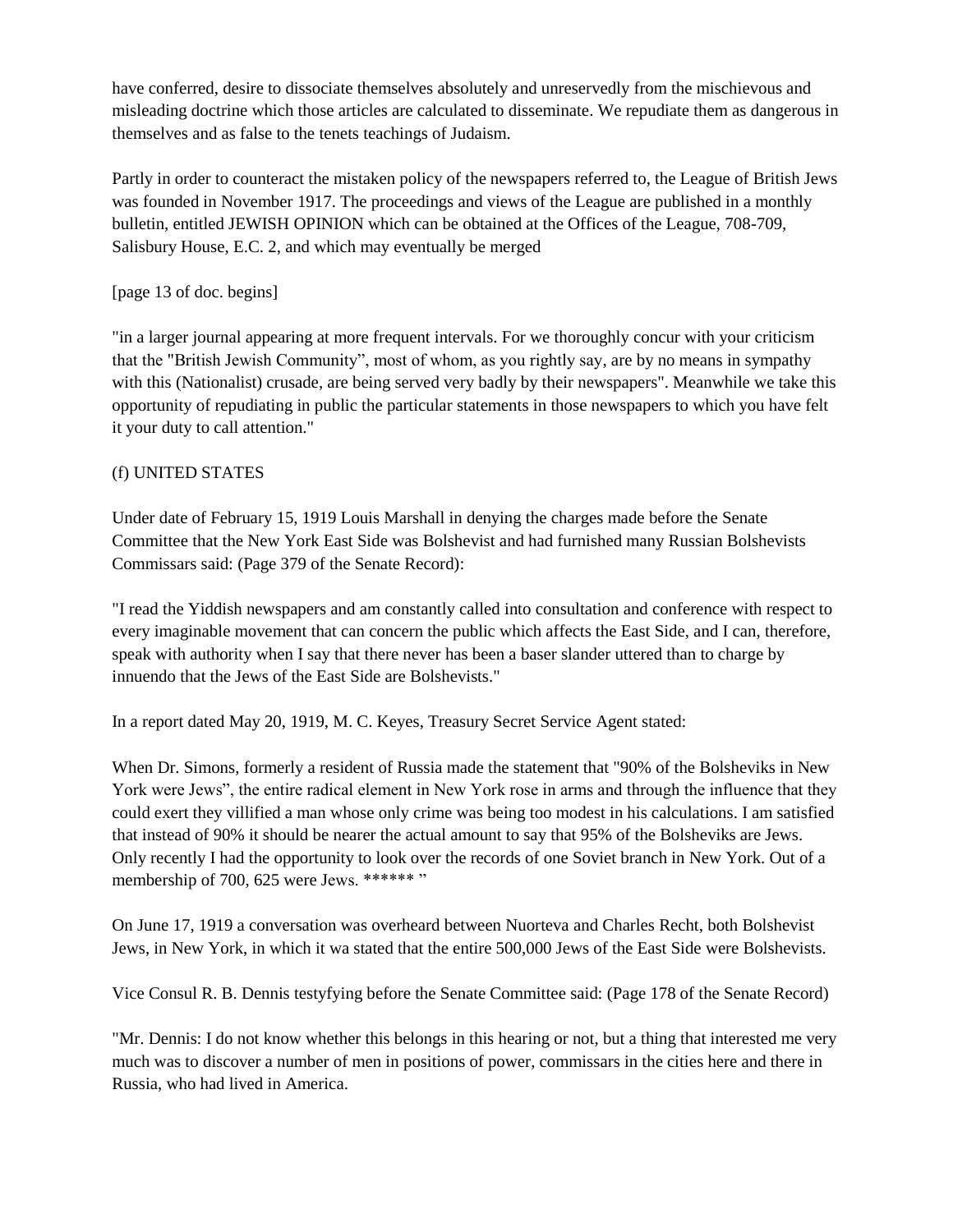Senator Nelson: Who had been graduated here ?

Mr. Dennis: Yes.

[page 14 of doc. begins]

Senator Nelson: Where had they lived mostly, in New York ?

Mr. Dennis: In the industrial centers. I met a number of them and I sat around and listened to attacks upon America that I would not take from any man in this country; but I took it over there because I was asking favors, and I was not in a position to get into an altercation, as I did not want to get in jail.

Senator Nelson: Were the men who had lived for years in this country, and had gone back there, occupying prominent positions in the Bolshevik Government ?

Mr. Dennis: Yes Sir.

Senator Wolcott: In the main, of what nationality were they ?

Mr. Dennis: Hebrew.

Senator Wolcott: German Hebrews ?

Mr. Dennis: Russian Hebrews. The men that I met there had lived in America according to their stories, anywhere from 5 to 12 years.

[page 15 of doc. begins]

#### III. THE POLISH QUESTION

(a) Has the Jewish anti-Polish propaganda in the United States been based on actual widespread Jewish pogroms ?

Louis Marshall, Judge Mack, Jacob Schiff, Israel Cohen, the British Zionist investigator, and other Jewish leaders all answer "yes".

Hugh Gibson, United States Minister to Poland on the other hand says the stories have been greatly exaggerated. For this statement he has been bitterly villified by Mr. Marshall and the American-Jewish News. Mr. Gibson also reported that many of the exaggerated pogroms stories were traceable to German propaganda sent out by way of Copenhagen. In this he is corroborated by the report of Colonel Mason of the Military Intelligence, General Staff, who spent a month in Poland during March and April.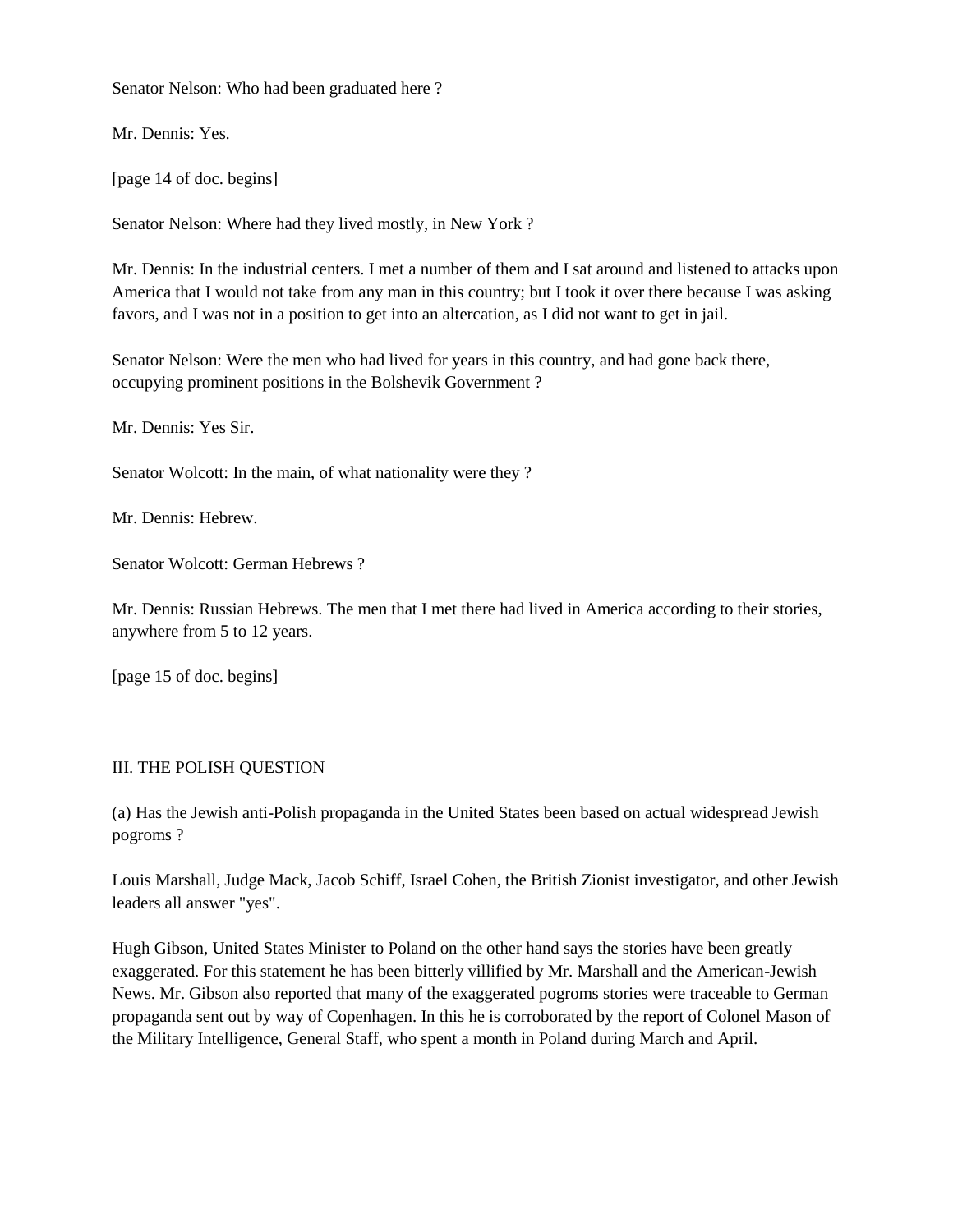The following quotation from Professor Askenazy, a Polish-Jewish educator and historian of Warsaw, appearing in the NEW YORK WORLD of July 2, 1919 and reprinted in FREE POLAND for July 16, 1919, would seem to present an accurate summary:

"The outside world is getting an entirely exaggerated idea, and I see my co-religionists in New York are acting on what was evidently unverified information coming from many sources. They have denounced Poland for things which never happened. With Poland young and struggling and beset with enemies it has enough trouble without having attacks from our people, who have always received better treatment from the Poles than from any other people in Eastern Europe. \*\*\*\*

## **PART 4 - THE POWER AND AIMS OF INTERNATIONAL JEWRY**

It is true that there have been local outbreaks against the Jews, for special reasons, due to upset conditions, and tales about Jewish profiteering, particularly from Russian Bolshevik Jews, who are trying to upset the Polish nationalist spirit. \*\*\*\* I remark with wonder that the leaders of America's greatest Jewish societies are lending themselves to this movement, for all this agitation in America is only helping Germany and Bolshevik Russia. \*\*\* Whenever one Jew has been hurt in Poland, Jews say ten were killed and Germans say a thousand. If a Jew is killed in conflict, like the Jews in Vilna who fought with the Bolsheviki, the German press immediately spreads a tale of a Polish pogrom in Vilna."

[page 16 of doc. begins]

(b) Have the Jewish Zionists as a part of a definite propaganda to get for the Jews of Poland minority rights, deliberately exaggerated the stories of pogroms in Poland ?

The BILL OF RIGHTS adopted at the American-Jewish Congress at Philadelphia on December 19, 1918, requested the Peace Conference to grant to the Jews in new or enlarged states to be created by the Conference, autonomous management of all Jewish communal institutions and insisted that such autonomy be a condition precedent to the creation of any such state. Poland being the largest and most important new state thus to be formed, it was natural that the Jews should center their efforts on establishing this principle there.

To quote from one of their own number, (Israel Cohen, in the WASHINGTON POST, May 30, 1919):

## "MINORITY RIGHTS"

There is only one way in which the civil equality of the Jews can be preserved and that is by their being given the rights of a national minority. The Jews should be given autonomy as far as the administration of their religious, cultural, social and charitable affairs are concerned, but they should also be constituted a separate electoral college with the right to proportional representation in the Polish Parliament. And in order to establish a good working understanding between them and the government, it is advisable that there should be a ministry of Jewish affairs, the head of which should be responsible to a representative council of the organized Jewish communities."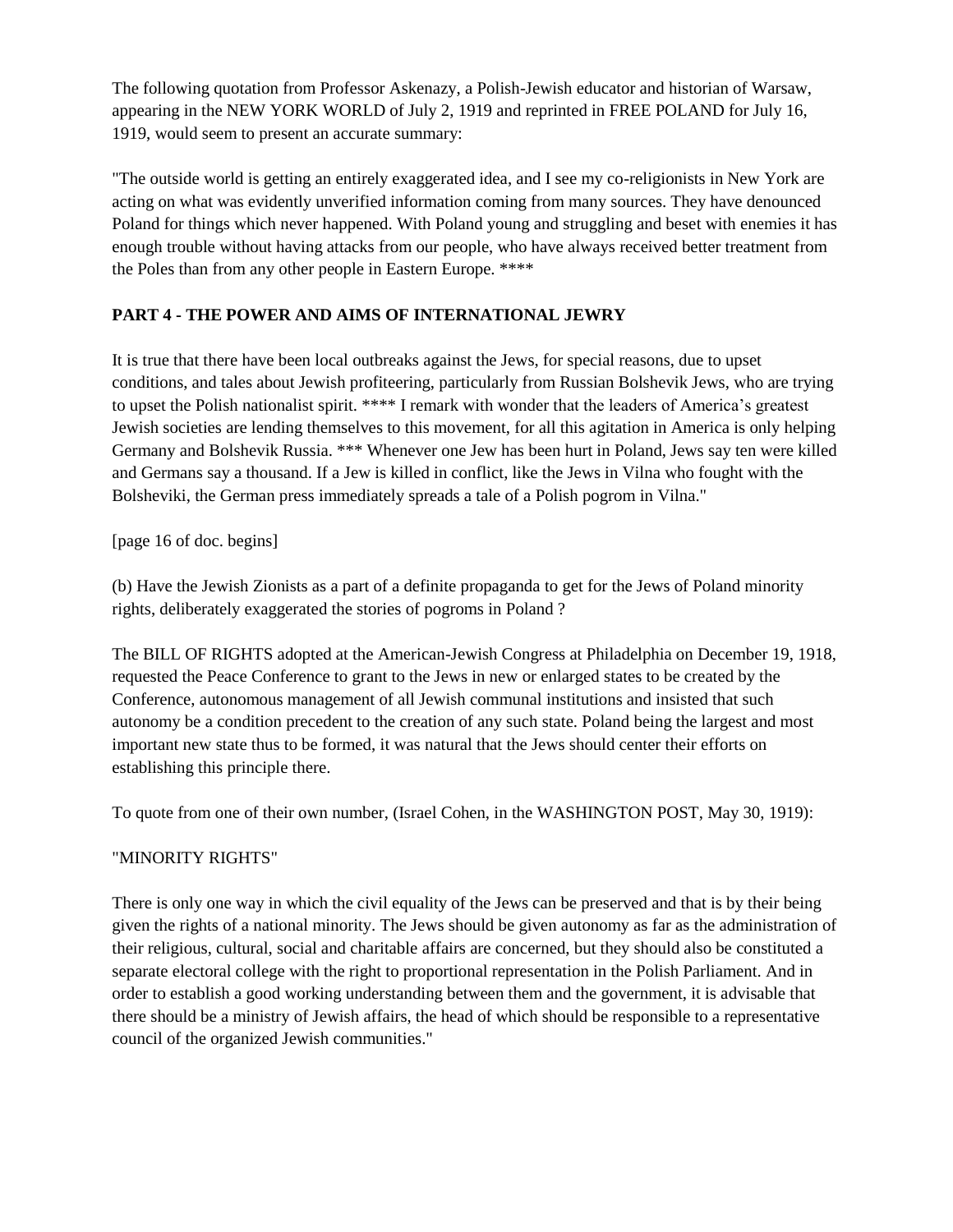The Polish protest against the published demands of the Jews was followed by a publicity campaign to create a sentiment hostile to Poland, principally in the United States, for use at the Peace Conference in support of the Jewish claims.

In the United States the propaganda adopted by the Jews took two forms: (1) Newspaper attacks, and (2) organized protest meetings, parades and similar demonstrations.

(1) A careful reading of the prominent articles concerning alleged atrocities against the Jews in Poland which began appearing simultaneously in the leading American papers about the middle of May, shows a striking similarity in form, in substance and in

## [page 17 of doc. begins]

headlines, a similarity so striking as to have no other reasonable explanation than that of a thoroughly planned propaganda. Information has come to us at second-hand that Reuben Fink, Washington representative of the Zionists, supervised the dissemination of this newspaper material. Confidential despatches from Copenhagen describe a German inspired organization abroad to supply news of pogroms for publication in the American-Jewish press.

Many of the first stories published in May were based on a report of Israel Cohen published in the LONDON TIMES of February 14, 1919. For example, on May 28, 1919 the NEW YORK HERALD and the WASHINGTON POST ran front page accounts by Herman Bernstein of Cohen's report, but the phrasing was such as to lead the readers to believe that they described Pogroms which were still going on, whereas, Cohen was actually reporting as to events in November, December and January when, as is well known, during the chaos attendant on the triangular struggle with the Germans' retreating and attempting to turn the country over to the Bolsheviki, and the Poles asserting their National Independence against both groups, there were, of course, many Jews, Poles, Germans and Bolshevists killed. Moreover, Cohen only recited the killing of 161 people during the entire three months covered by his report.

Contrast with this the statement of Rabbi Tittlebaum (State Department I. B. 861.4016/245 [decipherment may not be accurate]) concerning the persecution of the Jews in Southern Russia, in which he tells of the killing and wounding of hundreds of thousands, 5000 being killed in the town of Proscorof alone. There has been little publicity about this in the United States, probably because it would defeat the purpose of the Zionist propaganda as showing that the outbreaks against the Jews in Poland were more restrained and accompanied by much less loss of life that those in other places where chaotic conditions prevailed, such as Southern Russia.

## [page 18 of doc. begins]

A further illustration of the way false stories of atrocities were used is shown by the articles about Vilna. The Department received word in May that the Zionist Bureau at Berlin reported 200 Jews killed at Vilna. On June 8, 1919 the WASHINGTON POST, NEW YORK TIMES and others carried a story from Paris under a large headline saying: "1600 Jews killed at Vilna." From Gibson's reports (telegram June 17, 1919), it appears that 64 Jews were shot and at least ten of them were admitted by the Jewish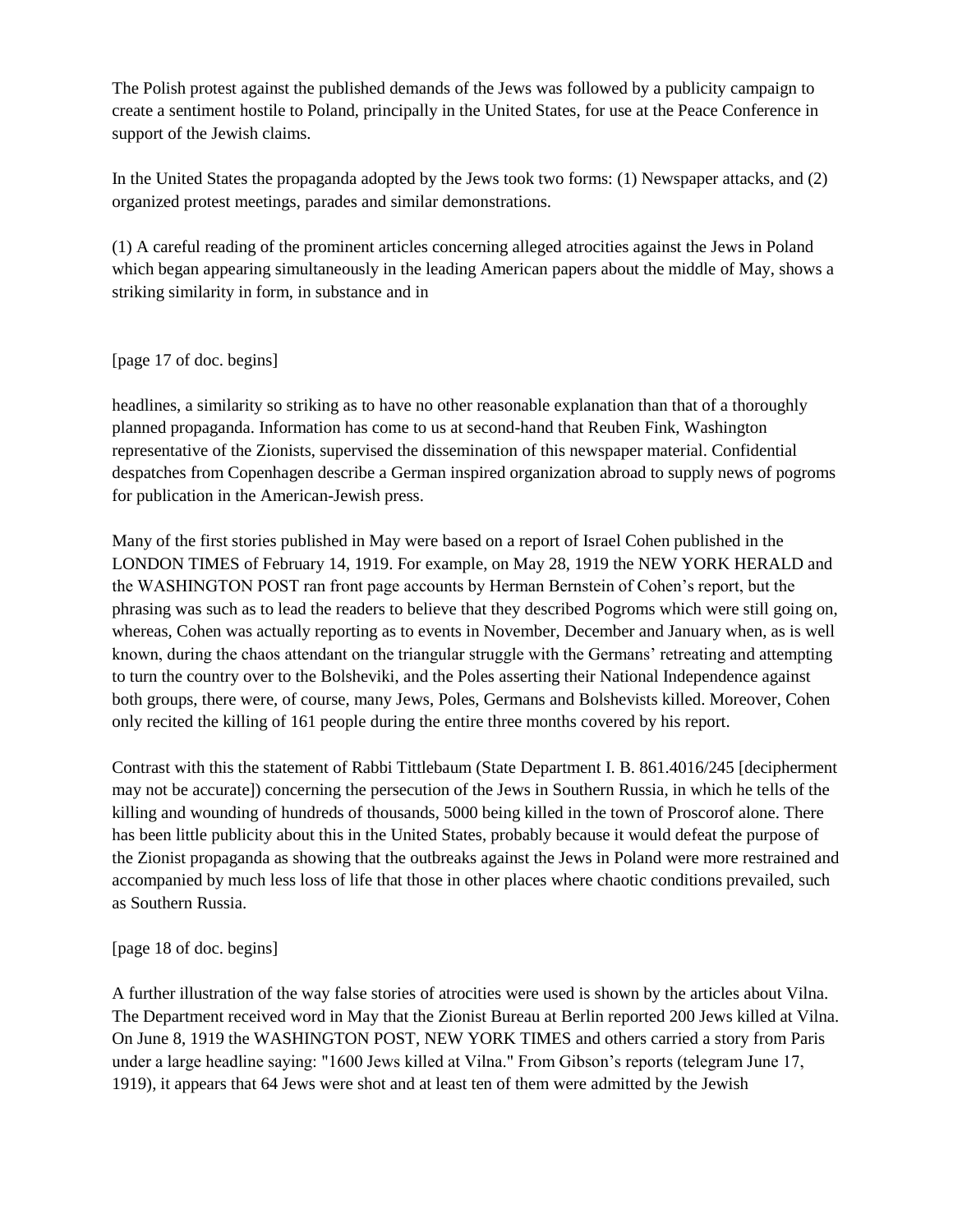representatives to have been killed in the house-to-house fighting by which the Poles took the city from the Bolsheviki.

(2) In all the principal cities of the United States mass meetings were held, preceded by parades for which the Jewish workmen obtained a half holiday. The principal meeting was held at Madison Square Garden, New York on May 21, 1919 following a series of parades and other thoroughly organized demonstrations in which a large number of the Jews of the East Side participated. The most important addresses were made by Charles E. Hughes and Jacob Schiff. Mr. Hughes in defending himself against the charge by the Poles that he was playing politics, and had no facts upon which to base his protest, stated that "a careful investigation should speedily be had, but in the meantime the report which have come in - vouched for by such men as Judge Mack and Louis Marshall, men of recognized standing, ability and probity, - justify in my opinion, the most earnest protest."

In determining whether Mr. Hughes was warranted in accepting this ex parte statement, it should be noted that both Judge Mack and Mr. Marshall, as well as Jacob Schiff, are all members of the Executive Committee of the Jewish Kehillah in New York, which Committee has as its Chairman Rabbi Judah L. Magnus who, at one time, was very pro-German and is now an open and avowed advocate of Bolshevism both in Russia and in the United States. As to the Kehillah itself, while it is ostensibly interested solely in Jewish Community work, some question has been raised to its alleged pro-German and subsequent pro-

#### [page 19 of doc. begins]

Bolshevik tendencies. Furthermore, Mr. Marshall's partner, Samuel Untermeyer, received considerable notoriety at the Senate hearing on German propaganda because of his pro-German activity. Mr. Untermeyer has now appeared as chief counsel for the Rand School and the American Socialist Society in defending their charter.

In the NEW YORK TIMES of May 24, 1919, Felix M. Warburg is quoted as saying:

"It is to be regretted that the protest meetings of the Jews against the Pogroms which have taken place, in the desire to prevent further ones, appear in the papers as an attempt by the Jews to prejudice Americans against the new Polish Government."

"Naturally the Jews are deeply interested in the welfare of their co-religionists, of whom about 5,000,000 are not living in the new Poland. What these protests mean is simply an earnest pleading that every possible step, official and unofficial, be taken by the new Polish Government to prevent outbreaks by an excited populace which, feeling its new strength and old prejudices may, if not held in check, break loose when not watched. That is all we hope for."

As a commentary on this interview the following extracts from an article entitled "PEACE WITHOUT HONOR" by G. K. Chesterton, appearing in THE NEW WITNESS, an English anti-Semitic paper, of April 18, 1919, page 494, seems in point:

"What concerns us in the crisis of Europe is the facts, and when we know we are dealing with the facts of hatred, we connot be confused or even delayed by the fiction of hypocrisy. \*\*\*\*\* and the fact is not that the Jews wish well to the new State, but that the Jews are at this moment using all their keen intellectual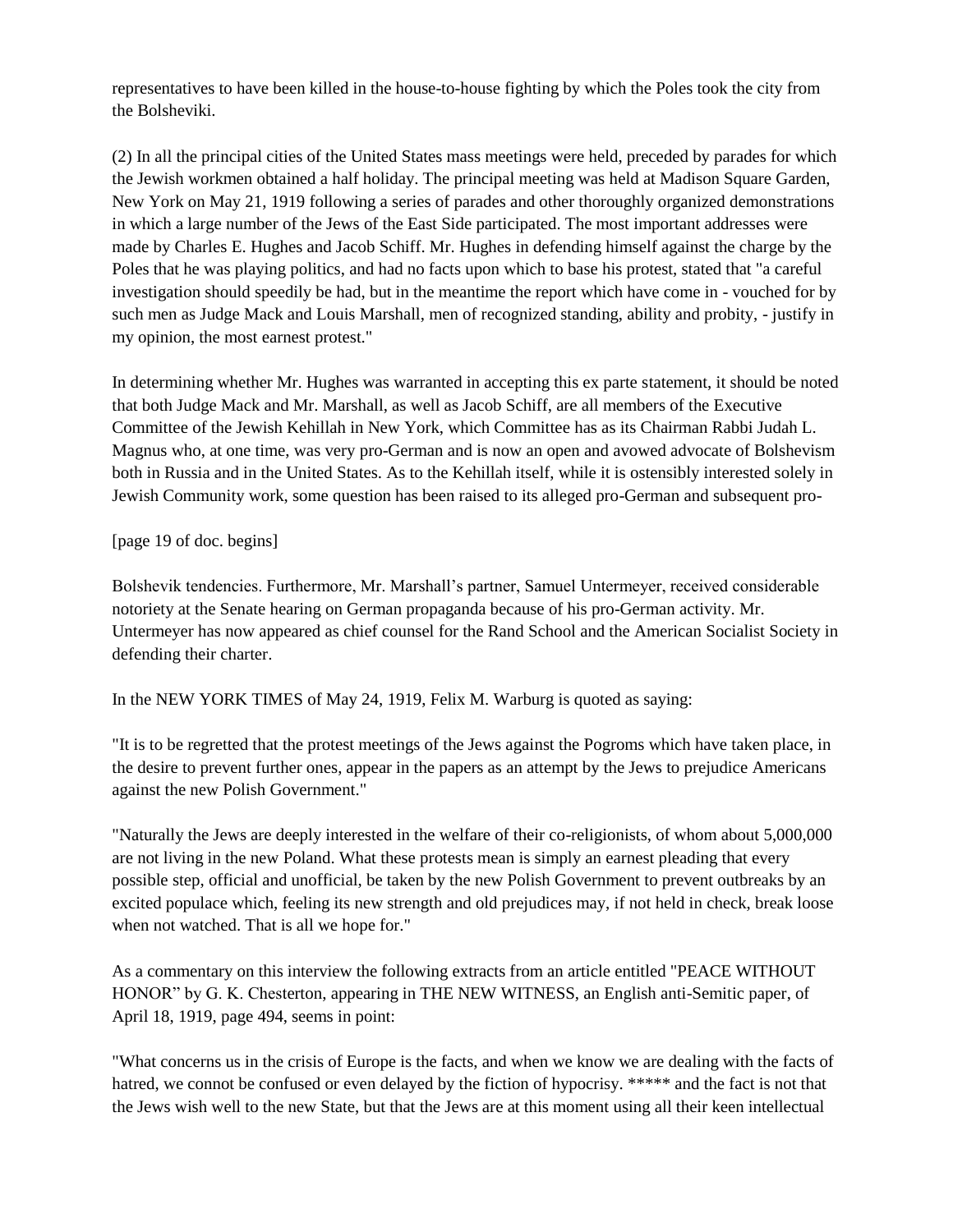activity and their deep racial loyalty, working all over the world at high pressure, to prevent the new Polish State coming into existance at all."

\*\*\*\*\*\*\*\* We know that if they lose their port (Danzig) it will not be by any act of English public opinion or any public opinion, but by the most secret of all secret diplomacy; that it will not even be given up by the English to the Germans, but by the Germans Jews to other German Jews."

As a further comment in the attitude of the Polish Jews themselves toward the new Polish State may be quoted the following from Colonel Mason's report:

"Poland has recently put into effect a universal draft law, and the army is being mobilized under it. The men

#### [page 20 of doc. begins]

are collected at training stations and are receiving training under the general supervision of a French General, the actual instructors being Poles who have had military training or experience in either the German, Austrian or Russian armies. The army is very largely composed of Poles. Upon the passage of the draft law, 90% of the Jews of the country called for what is known as the blue ticket, which is an exemption certificate given to those who are aliens. Incidentally this has an important political bearing as being an official announcement by 90% of the Polish Jews that they consider themselves not Poles but Jews per se."

As a result of the publicity given these Jewish and German inspired anti-Polish protests, both in this country and abroad, the Poles were defeated and "The Combined Jewish Committees of the World" headed by Mr. Louis Marshall were able to secure (1) the special provisions set out in Articles 8 to 12, inclusive, of the Polish Treaty and, (2) the general acquiescence in these provisions on the part of the American Press. The American Poles, however, are more bitter than ever in their denouncement of these articles as undemocratic and un-American. Because of this attitude on their part it seems in point to analyze the articles in question.

Article 8 - provides that racial, religious and linguistic minorities shall have the right to establish, manage and control, at their own expense, charitable, religious and social institution and schools, with the right to use their own language and to exercise their own religion freely therein.

Article 9 - provides (Paragraph 1) that in public schools where there is a considerable proportion of Polish nationals of other than Polish speech the children shall be taught in their own language.

Article 9 - (Paragraph 2) Racial, religious and linguistic minorities shall be assured an equitable share in the enjoyment and application of the sums which may be provided out of public funds \*\*\*\*\* for educational, religious or charitable purposes. (This paragraph would appear to supercede in a large measure Article 8 above.)

## **PART 5 - THE POWER AND AIMS OF INTERNATIONAL JEWRY**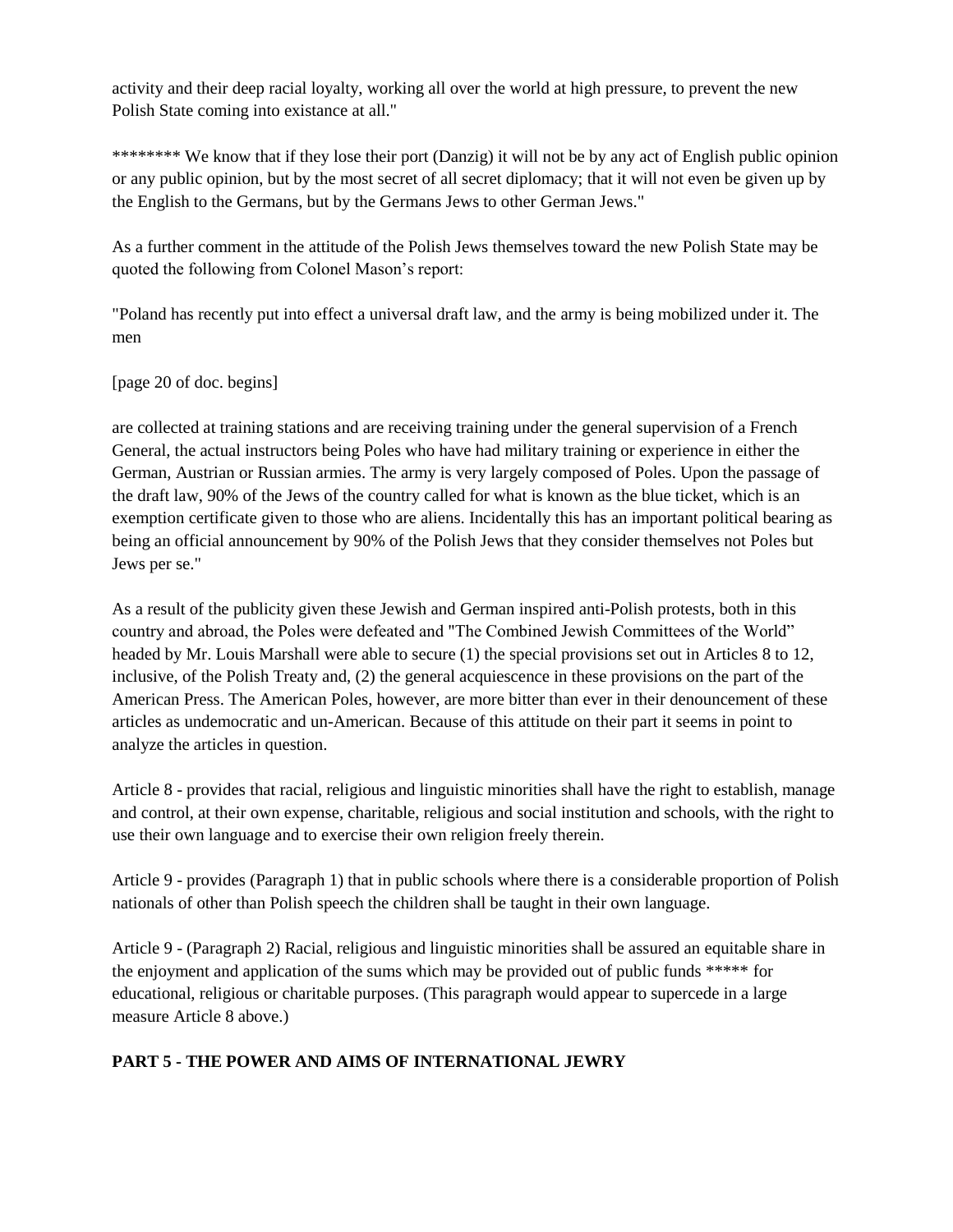Article 10 - Educational Committee appointed locally by Jewish communities will provide for distribution of proportional share of public funds allocated to Jewish schools in accordance with Article 9 and for organization and management of these schools. The provisions of Article 9 concerning the use of language in schools shall apply to these schools.

[page 21 of doc. begins]

Article 11 - provides that Jews shall not be compelled to violate their Sabbath and that no elections or registration shall be held on a Saturday.

Article 12 - provides that the foregoing provisions constitute obligations of international concern and shall he placed under the guarantee of the League of Nations, no change to be made without the consent of majority of council of League of Nations which will be binding on the United States and the leading Allies. Any member of the League Council can call attention of the Council to possible infraction, and Coucil may take jurisdiction of question.

Mr. Marshall in an interview of July 24, 1919 said: "The rights which have been secured have not been affected in favor of the Jews alone, but for all minorities." In this connection it is worthy of notice that Article 10 and 11 relate solely to the Jews.

In an earlier interview of June 30, 1919 (NEW YORK TIMES, July 1) Mr. Marshall said:

"Nothing thus far accomplished by the Peace Conference exceeds in importance the Polish Treaty. \*\*\*\* It is literally a charter of Liberty and the final act of emancipation of those who, for centuries, have been bereft of elemental human rights. \*\*\*\*\*\*\* It enshrines in the law of nations the eternal principles of human liberty that constitute the distinctive features of the Ameican Constitution by means of which, despite the divergent racial elements of our population, we have become in fact as well as in spirit, a homogeneous, patriotic, just nation. We have long appreciated what at last is to enter into the consciousness of all people - that the true purpose of government cannot be realized until majorities look upon minorities as their equal before the law."

This statement is misleading because it gives the reader the idea that the rights granted the Jews in Poland are only those enjoyed by Jewish Americans whereas, quite the contrary is true. Another interesting point is that this interview bears the same date as the text of the Polish Treaty, namely, June 30, 1919, but the interview appeared July 1, 1919 in the NEW YORK TIMES, while the Treaty was withheld until the day following.

Premier Clemenceau as quoted in the NEW YORK TIMES of July 2d defended the provisions above set out saying:

"The following articles are of a rather different nature, in that they provide special privileges to certain groups of"

[page 22 of doc. begins]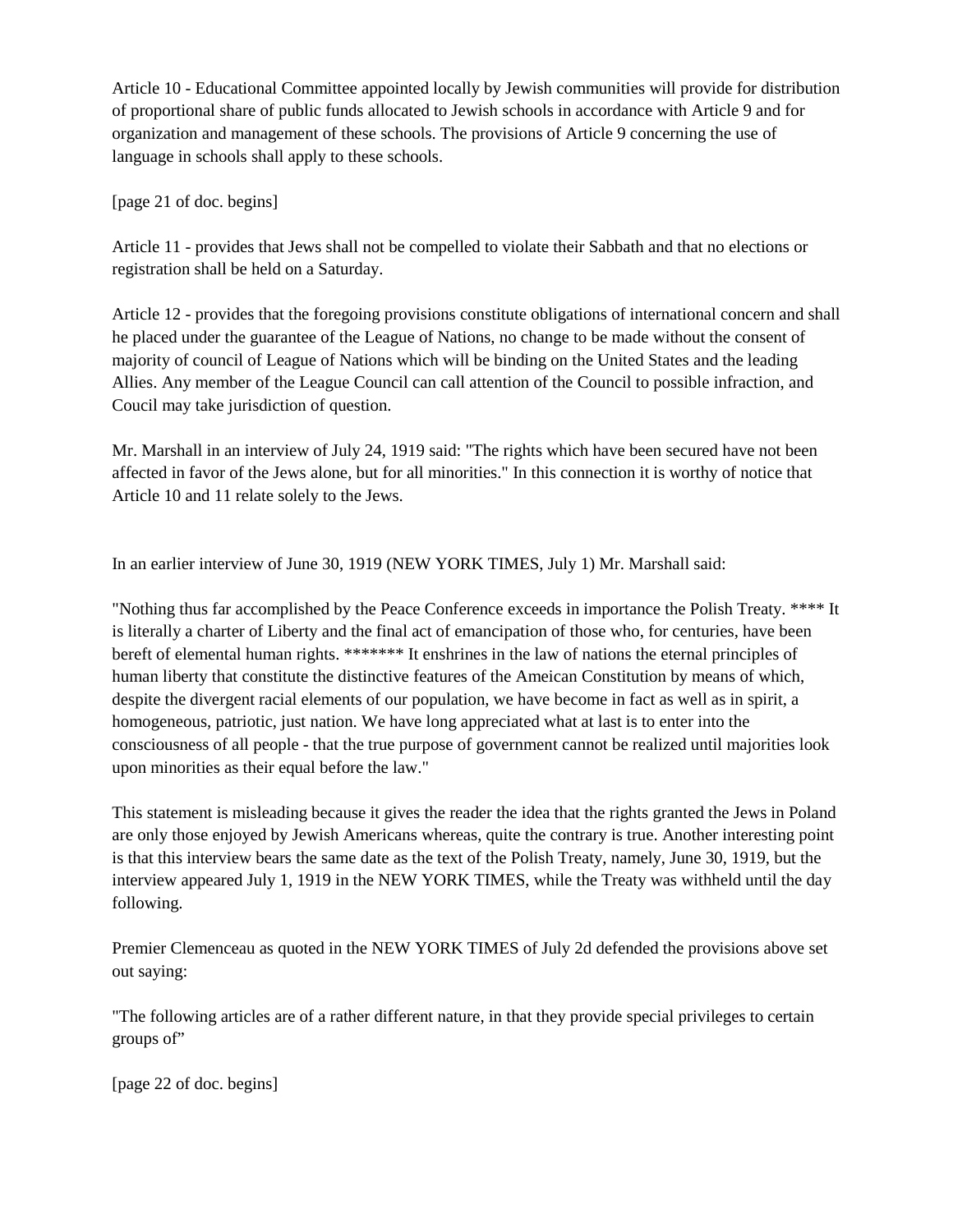these minorities: \*\*\*\*

"Six - Clauses 10 and 12 deal specifically with the Jewish citizens of Poland. The information at the disposal of the principal Allied and Associated Powers as to the existing relations between the Jews and the other Polish citizens has led them to the conclusion that in view of the historical development of the Jewish question and the great animosity aroused by it, special protection is necessary for the Jews of Poland. These clauses have been limited to the minimum which seems necessary under the circumstances of the present day, viz., the maintenance of Jewish schools and the protection of the Jews in the religious observance of their Sabbath.

It is believed that these stipulations will not create any obstacle to the political unity of Poland. They do not constitute any recognition of the Jews as a separate political community within the Polish State. The educational provisions contain nothing beyond what is in fact provided in the educational institutions of many highly organized modern states. There is nothing inconsistent with the sovereignty of the State in recognizing and supporting schools in which children shall be brought up in the religious influence to which they are accustomed in their home. Ample safeguards against any use of non-Polish language to encourage a spirit of national separation have been provided in the express acknowledgment that the provisions of this Treaty do not prevent the Polish State from making the Polish language obligatory in all its schools and educational institutions."

In an editorial in the NEW YORK TIMES of July 25, 1919 it is frankly admitted that the rights granted to the Jews in Poland would not be tolerated for a moment in this country and offers the weak excuse for differentiation that our immigrants came here voluntarily while the racial minorities in Eastern Europe have been there for thousands of years. This utterly misses the real point of the criticism, going to the ultimate justice of the rights granted.

Says the TIMES: - "Those in this country who have feared that our participation in this arrangement will make it easy for European nations to demand similar liberties for naturalized citizens in this country and thus make impossible any attempt at real Americanization are somewhat unduly alarmed. Most of the rights included in the term "cultural autonomy" are already possessed by everybody in America. Some of them are not: the provision for separate schools in which the mother tongue of the pupils is the language of instruction, though the language of the State must also be taught, and taught satisfactorily, would only perpetuate a condition which German immigrants have brought about in some parts of this country; but the further provision that such schools should receive part of the State funds would, of course, be inadmissible here - though we have heard in the last year or two of American public schools in which German is about the only language known to teachers and pupils. Such guarantees would also perpetuate the foreign language press.

#### [page 23 of doc. begins]

"But no racial group in America has any reason or right to claim privileges such as are provided in the Polish Treaty, since they are all recent immigrants who of their own choice came to a country which had its own institutions and used the English language. The racial minorities of Eastern Europe have dwelt alongside other people, intermingled beyond any hope of complete separation, for hundreds and sometimes thousands of years."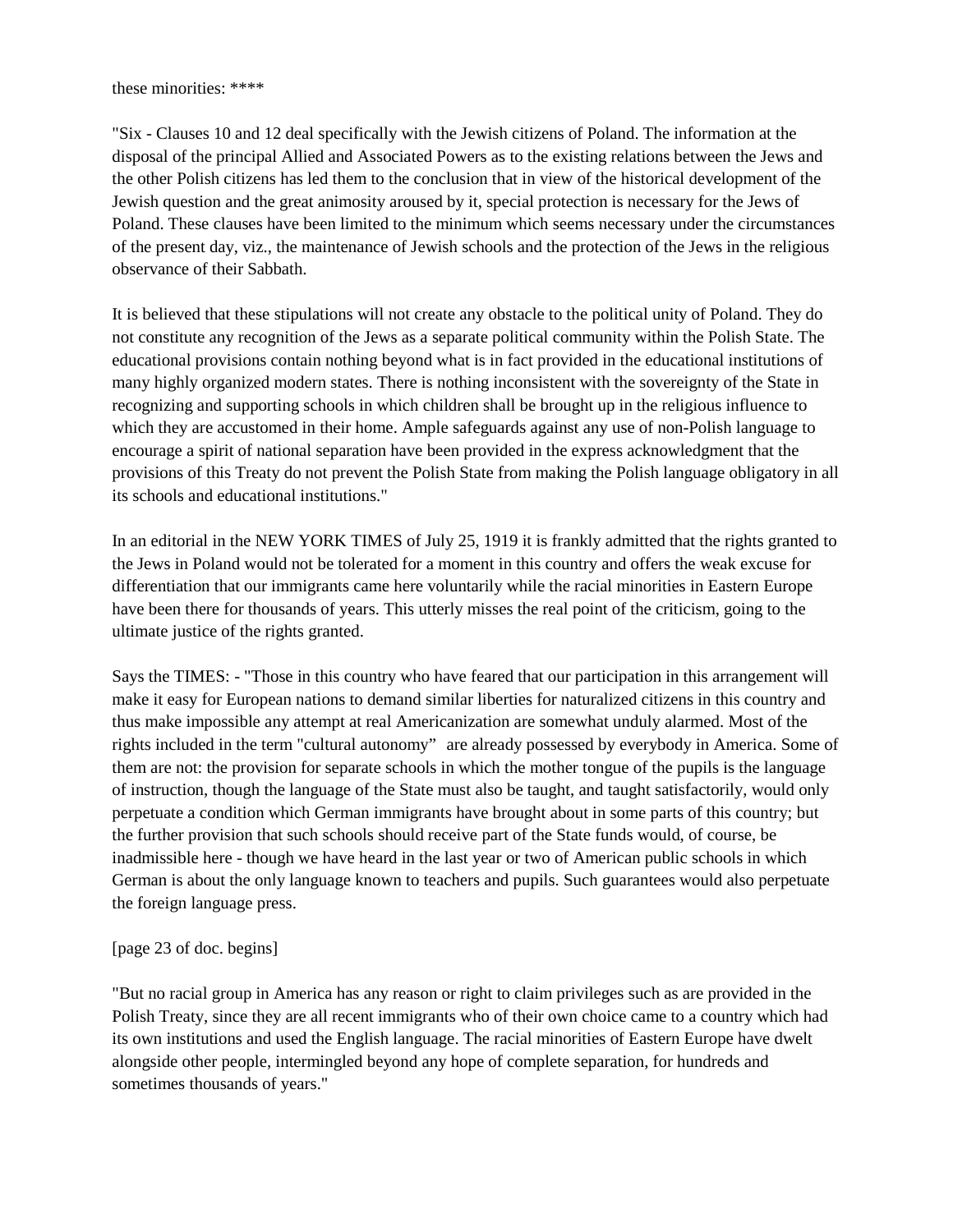In further relation to Mr. Marshall the following additional facts are of interest:

(1) On June 7th the Department issued a statement giving a summary of Mr. Gibson' s reports to the effects that the stories as to pogroms were greatly exaggerated.

(2) On June 10th Mr. Marshall gave out in Paris a report from his personal representative in Poland in which it was stated:

8 "In its horror and system the acts recalled the worst epochs of the Middle Ages."

(3) This was followed on June 17th by a statement from Mr. Marshall making a bitter and vituperative attack on Mr. Gibson, charging that "Gibson' s report is necessarily based on the merest hearsay, parrotlike repetition of what has been told him in court circles." Many specific charges of cruelty were also set out including several which have since been reported by Mr. Gibson as unfounded.

This statement was played up in "THE JEWISH DAILY NEWS" (New York) of June 18th under the headlines "Mr. Gibson Indicted". The article stated:

"Mr. Louis Marshall, chairman of the Jewish Delegation in Paris, has not permitted the grass to grow beneath his feet. No sooner did Mr. Hugh Gibson, whose nomination as Ambassador to Poland is now before the Senate, report to the State Department that there were no pogroms in Poland that Mr. Marshall set to work to show that Mr. Gibson "has reported contrary to facts". Through Mr. Charles A. Selden, the Paris correspondent of the "NEW YORK TIMES" , Mr. Marshall issued a statement giving chapter and verse of the atrocities committed against the Jews in Poland by the Poles themselves. From the statement which appears on this page, it will be seen that the Poles admitted the pogroms, yet Mr. Gibson never heard of pogroms or knows anything of them. In other words his report is an attempt to whitewash the Poles." \*\*\*\*\* In view of Mr. Marshall's statement, and the attitude adopted by Mr. Gibson, we do not think the latter is the proper person to represent this country in Poland. His nomination is, as we have already said, now pending before the United States Senate. We have felt it our duty to protest against Mr. Gibson' s confirmation by the Senate and have sent the following telegram to Senator Calder, Wadsworth and Penrose:

[page 24 of doc. begins]

' Louis Marshall' s indictment of Hugh Gibson, him deliberately reporting conditions in Poland contrary to facts, as printed in today' s ' NEW YORK TIMES' , makes Mr. Gibson unfit to be American Ambassador to Poland. We appeal to you to block confirmation of his nomination.'

"We want to go on record that a man who in toto denies the wantom slaughter of human beings, of old men and women, of young girls and little children, is not the man to whom should be entrusted so important a post as the American Ambassadorship to Poland.

If the stories of the pogroms had been found to be untrue we would have accepted Mr. Gibson' s report, but when he bases his finding upon mere hearsay, we must dissent."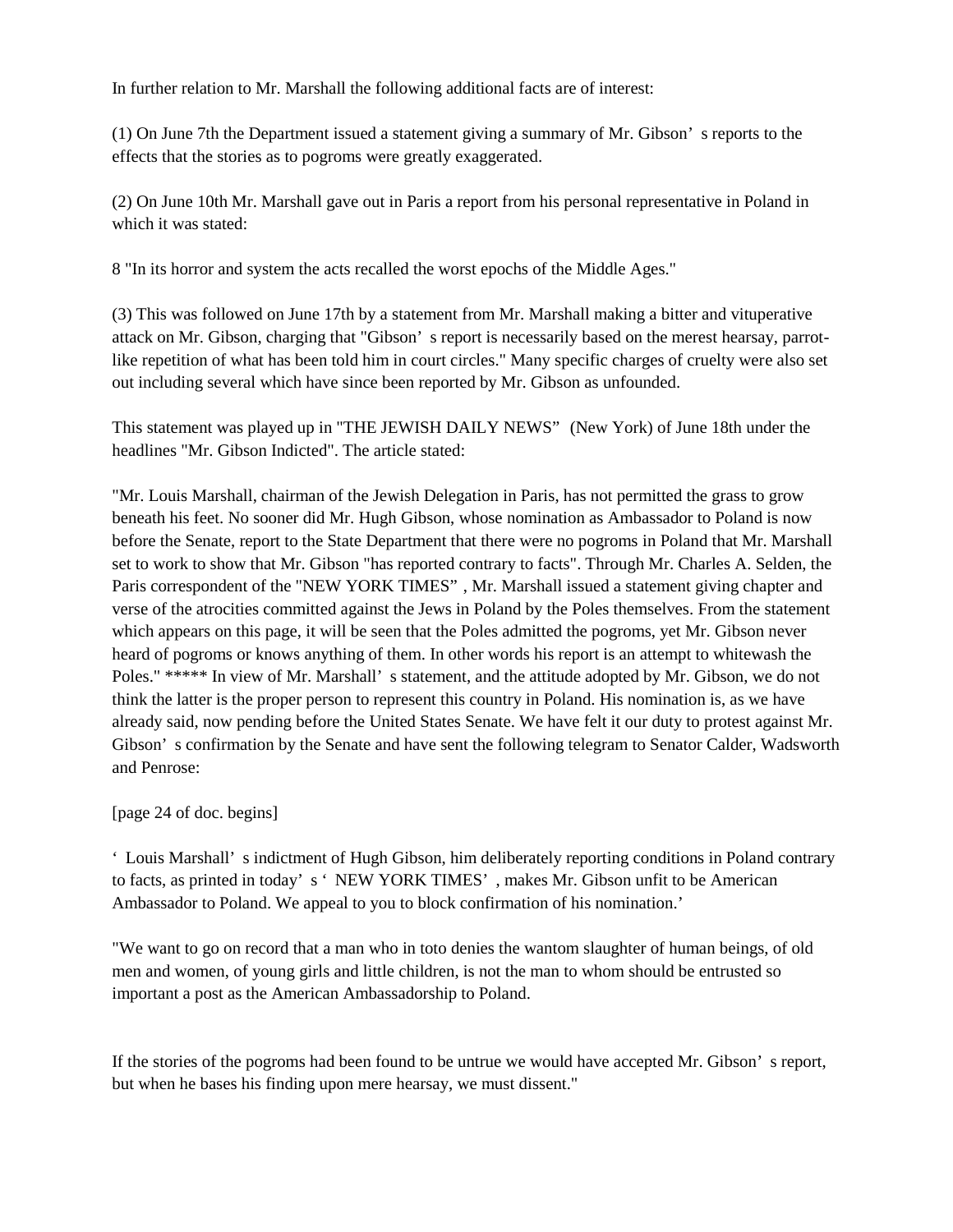In relation to the deliberate campaign to defeat Mr. Gibson' s confirmation, shown in the above quotation, added significance attaches to the confidential report to the Department from Secretary Lansing contained in telegram No. 2910 of June 26, 5 p.m. that "Judge Brandeis and Felix Frankfurter in conversation with Gibson yesterday, intimated that confirmation of his appointment by the Senate might be jeopardized by the nature of his reports which they stated had done great harm to the Jewish race."

(6) On June 19, 1919 the American Mission stated in a telegram to the Department that Marshall and Cyrus Adler advised Ambassador Morganthau to decline to serve on the President' s commission to investigate pogroms against Jews and Jewish persecutions "urging that no Jew be appointed". The telegram continued: "Mr. Morganthau is in doubt and requests that you promptly ascertain the opinion of Schiff, Elkus, Nathan Strauss, Wise, Rosenwald and Samuel Lachman as to his acceptance."

On June 23, 1919 the Department sent duplicate telegrams to Louis Marshall at Paris and Felix Frankfurter in London conveying the following message from Judge Mack:

"All parties consulted advised Morganthau to decline appointment. Schiff, Elkus, Mack, Rosenwald, Wise, Nathan Strauss in wire to President are suggesting postponement until his return of commission and legal and technical advisors, but if inadvisable suggesting he consult Marshall and Frankfurter before acting. We have been allowed to see all of Gibson' s despatches. Statement commented on by Marshall erroneously attributed to Gibson, who is shortly due in Paris. Have requested that Gibson' s report be shown to Marshall. After seeing them and Gibson, advise strongly additional statement by Marshall. Mack."

[page 25 of doc. begins]

It seems quite possible that these Jewish leaders realized that an honest report would destroy the ammunition for their anti-Polish propaganda and show up more strikingly the utter unfairness of the attack on Mr. Gibson' s confirmation.

# **PART 6 - of THE POWER AND AIMS OF INTERNATIONAL JEWRY**

... (7) On July 24 Mr. Marshall stated that:

"The horror of the Pogroms in Poland and Ukrainia will 'stagger the world' when the truth becomes known. Tens of thousands of Jews have been killed. The pogroms were not so much the result of an organized movement as they were the outgrowth of unsettled anarchistic tendencies in the countries where they occurred. They found expression in attacks of Jews."

Heretofore he has never mentioned the Ukraine in his interviews, except very casually.

On August 1, 1919 Mr. Marshall made public the following telegram dated July 30, 1919 from Leo Motkin, Secretary of the "Combined Jewish Committee of the World" at Paris:

"Zuckerman arrived and confirms former communications. He reports new and terrible Pogroms which occurred during June at Kaminets, Podolsk, Kitaigorod, Ourinine, et cetera. The latest news is certified by three Rabbis and by other Jewish representatives at Khotine. I know these men who are from the Ukraine.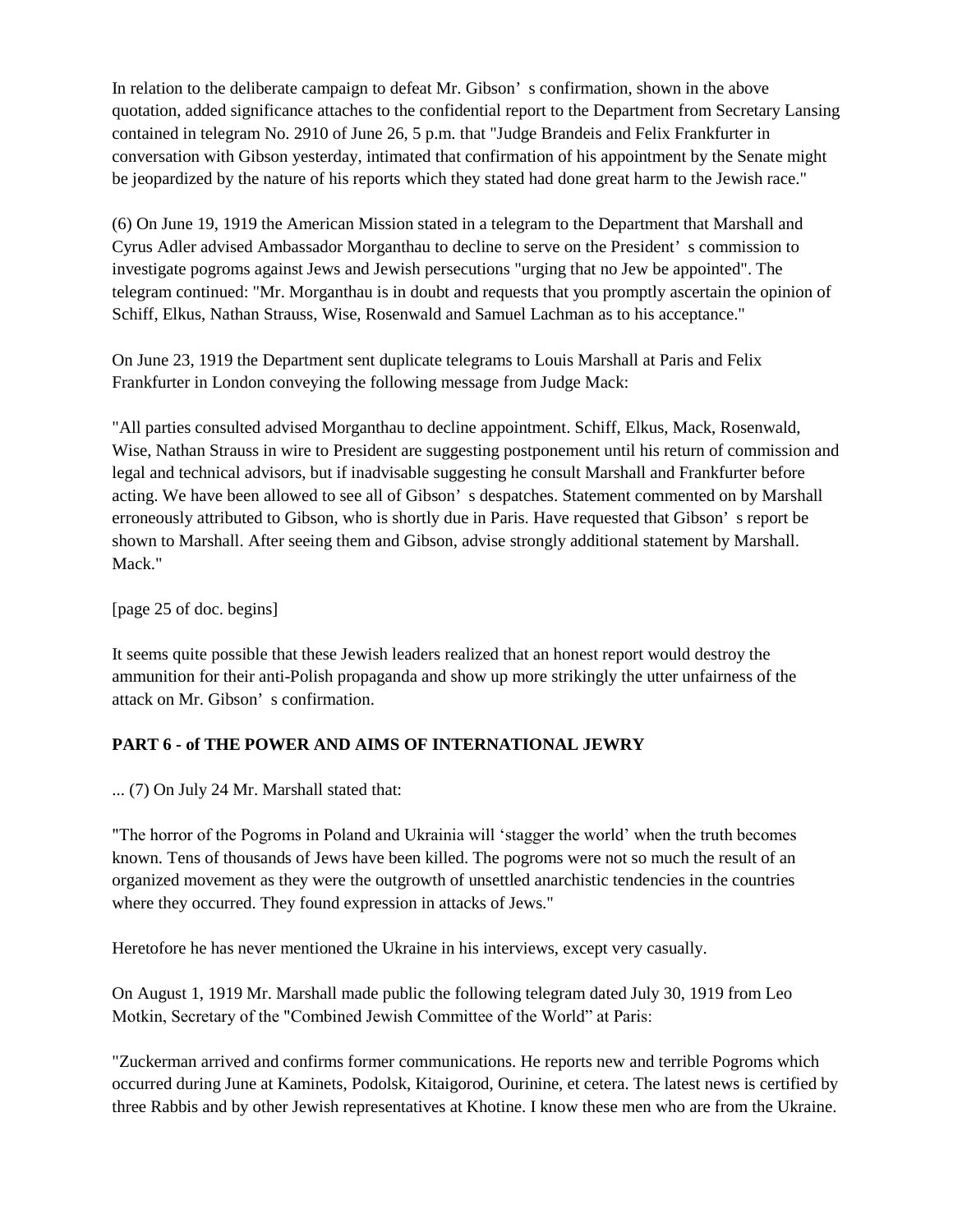They state that altogether 120,000 have been killed. In Proskurof alone 3,964 inhabitants and numerous passing people have been killed and 2,000 wounded. Among the killed were 1500 school children. Ukrainian Judaism fears total extermination. It is impossible to check the exact figures. In all of the pogroms undoubtedly dozens of thousands have been massacred."

The Department has in its files a despatch (heretofore referred to on Page 17) dated April 2, 1919 from the American Commissioner at Constantinople quoting Rabbi Tittlebaum in which he stated hundreds of thousand of Jews had been killed and wounded in the Ukraine and that 5000 were killed in Proscorog alone. This information undoubtedly came to Mr. Marshall in April. Why then, has the story remained unpublished all these months ? It is asserted by the Poles to be because such a publication would have weakened, if not utterly destroyed the case which they claim the Jews were so laborously building up in support of their minority rights in Poland.

#### [page 26 of doc. begins]

On August 2, 1919 the day following the publication of the above telegram, the Ukrainian National Committee in New York issued a statement in part as follows:

"There are not and have not been pogroms in Ukraine outside the zone of Bolshevism. While unfortunately it probably is true that there have been many innocent victims of lawless bands in Ukraine, just as there have been Jewish victims of the Polish soldiery in Galicia, the killings are the work of the Bolsheviki and the Bolsheviki alone." \*\*\*\*\*\*

"The Ukrainian People's Republic has granted autonomy to all national minorities, including the Jews. Special privileges have been granted the Jews and members of the race are not only members of the General Rada but are included in the ministry. The Ukrainian paper money even bears inscriptions in Jewish characters. It is significant fact that the Ukrainian Jews have never raised a single protest against Petlura's government, but have always supported it heartily."

"Petlura, of course, has not been able to prevent pogroms in the portion of Russian Ukraine controlled by the Bolsheviki or the part of Galician Ukraine overrun by the Polish imperialists. He is making progress in both sections, however, and when he has restored the entire Ukrainian territory to the Ukrainians there will be no massacres in Ukraine."

Whether the cooperation between the Jews and the Ukrainians here shown is born simply of their mutual hatred of the Poles, or whether in addition the Ukrainians are receiving financial support from the Jews, it is in any case particularly interesting just now when the Department is being flooded with anti-Polish protests from the Ukrainians and Lithuanians in this country and in Canada.

At least one group of the Ukrainians, were openly pro-German and pro-Austrian during the war and there is evidence that in this connection it should be recalled that the Ukrainian separatist movement was started by Austria.

As to the Lithuanians and their relations with the Jews here in America may be cited the full page ad which appeared in the NEW YORK TIMES, NEW YORK WORLD, CHICAGO TRIBUNE, BOSTON POST and WASHINGTON POST on June 3 and 4, 1919, protesting against "Polish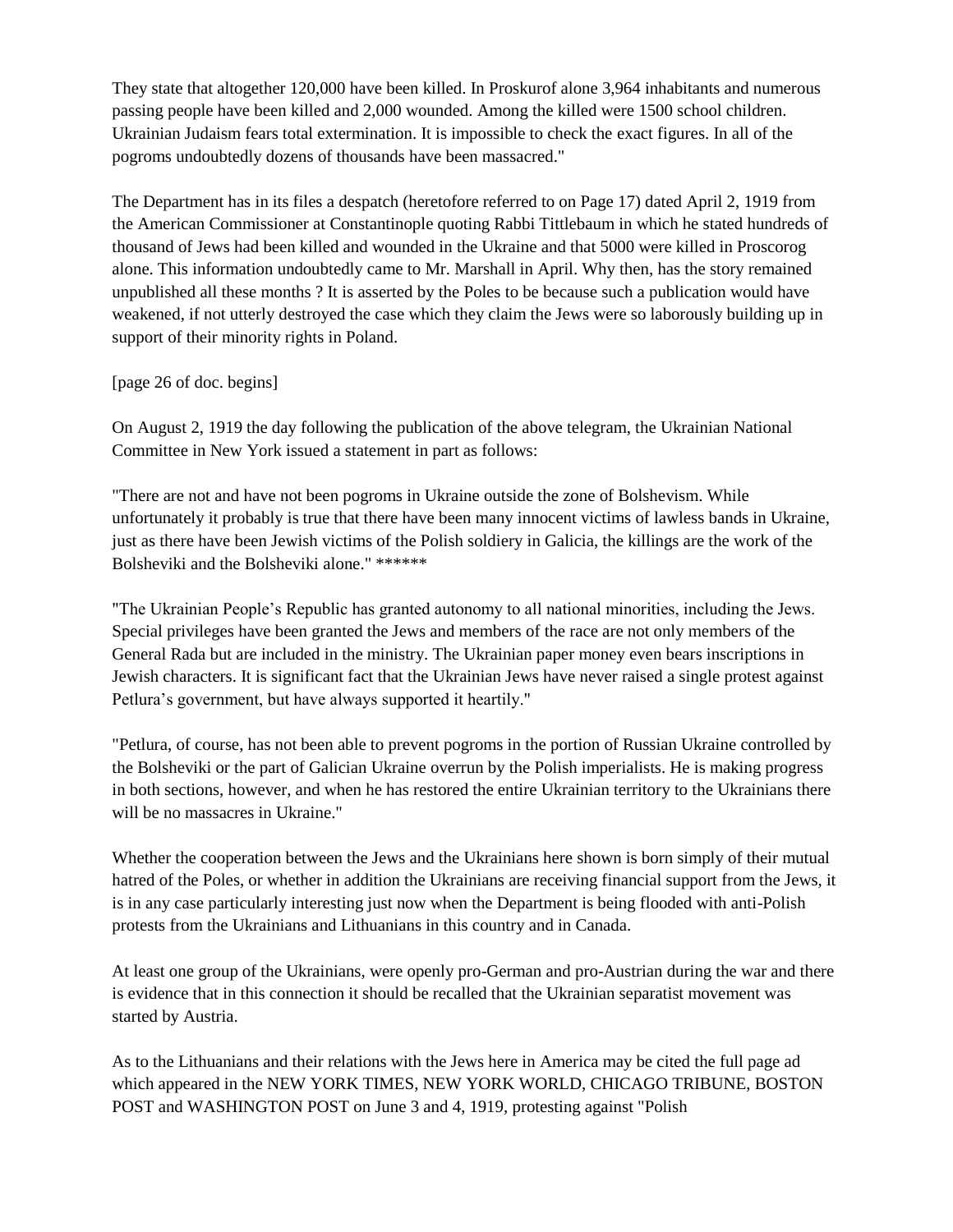[page 27 of doc. begins]

Imperialism and Jewish Massacres". In this ad appears a letter from the Lithuanian National Council to the Secretary of the American Committee for the Defence of the Jews in Poland, which contains the following:

"Your cause is our cause as well. The cause of all oppressed people the world over strikes a responsive chord in our hearts, but you have in common with us the additional fact that your oppressors are also our oppressors."

"Using Bolshevism as a pretext, Poland has invaded, and is now occupying, large parts of Lithuania. Its troops are there indulging in atrocities so horrible that the entire liberal opinion of the world stands aghast and raises the query once more whether Poland can really be trusted with the powers of self-government."

[page 28 of doc. begins]

(c) How serious is the nation-wide boycott against all Jews and Jewish goods recently started by the Americans of Polish descent and their Slavic sympathizers ?

The Foreign Language Bureau of the Government Loan Organization of the United States Treasury in a report of June 4, 1919 states:

"The demonstrations of May 21st, participated in by the Jewish people all through the United States in the form of a public protest against the persecution of the Jews in Poland, has produced on the part of the Polish population in the U. S. A. (nearly 4,000,000) a well managed, quietly conducted commercial and financial boycott of all Jewish merchants and vendors.

Both sides of the controversy have had ample public hearing in the Press of the U. S. A. The Poles privately maintain that the Jews are disappointed in the development of Poland into a free and independent Nation as the ambition of Jewish leaders for many generations has been to make of Poland a Jewish economic state commanding the commercial and financial channels of Eastern Europe, under a German protectorate.

Be that as it may, the Polish resentment of the Jewish propaganda against them is deep and bitter and their spirit of retaliation in this country proceeds against the Jewish pocketbook. The boycott is now well advanced all through this country and is active in every channel of trade, extending even to places of amusement.

From another source comes the information that other racial groups, namely, Russians, Ukrainians, Roumanians, Lithuanians, Czecho-Slovaks, Jugo-Slavs, Findlanders, Letts, all of Slavic origin will join in this Jewish boycott. Operations for management of same are now under way."

The Department has received a number of telegrams from the American-Polish organizations calling attention to the danger of racial conflicts here and "condemning the insincere tactics of the Jewish imperialists". (See particularly telegram from mass meeting of 15,000 in Boston June 8, 1919